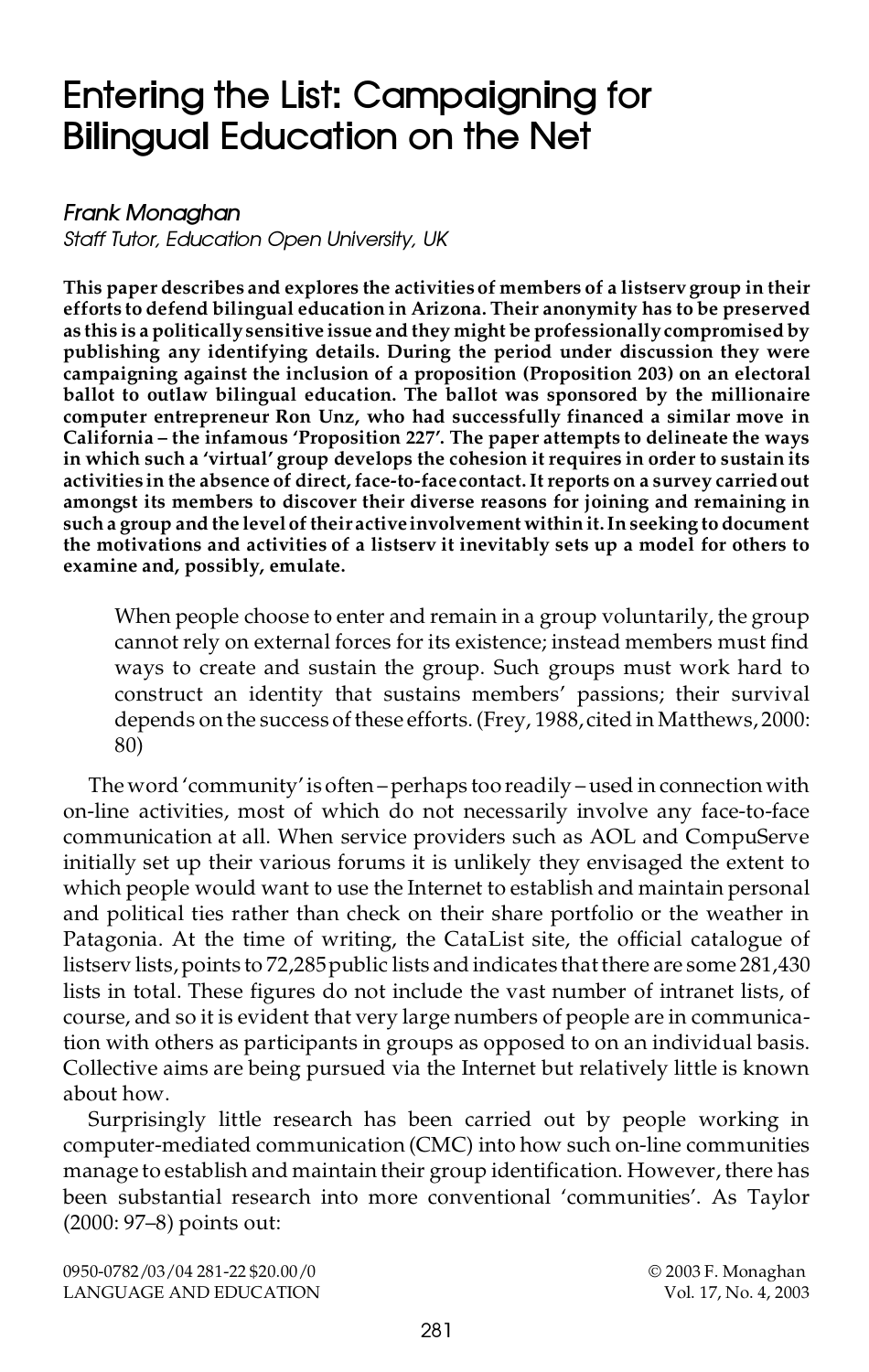Studies connected with face-to-face groups have shown group cohesion to be important for a group to be effective and for members to enjoy their experience together (Elias *et al.*, 1989). Without group cohesion, individual members are unlikely to commit themselves to the group, to the task or to each other.

There seems every reason to assume that this would be at least equally true for on-line groups, where the absence of direct contact might be expected to require an even greater need for other sources of group cohesion.

This paper describes the activities of an e-mail list which brought parents, teachers, academics and others together to defend bilingual education in Arizona against an initiative similar to but even more restrictive than that of California's infamous Proposition 227, which was passed in 1998 (Crawford, 1999; Necochea & Cline, 2000). As with that initiative, this one was financed by the Republican businessman and unsuccessful candidate for California governor Ron Unz, with the intent of making bilingual education programmes illegal.

# **Why teach in Spanish?**

. . .

Under the initiative, teachers could no longer instruct in the language a student knows best. Parents would lose the option of enrolling their children in bilingual education in most cases. And all existing programs for limited-English speakers, even those that use only English, would be replaced with a short-term English immersion program.

The Arizona initiative, supported by Silicon Valley millionaire Ron Unz, who is paying to hire petition circulators, shuts off options for parents that were left open in California . . . Except in a few special exceptions, Arizona parents would be denied waivers to send their children to bilingual programs. (Tully Tapia, 2000a)

Unz spent \$800,000 on the Proposition 227 campaign in California and undertook to put up as much money as necessary in Arizona. He was the sole major donor to the fringe group ostensibly behind the initiative, English forthe Children of Arizona (EchAr), providing, for example, some \$45,000 to a company hired to circulate petitions (Tully Tapia, 2000b). It is widely assumed that such voterinitiatives stem from 'grassroots'democracy and people may be surprised to discover that they can actually be initiated and wholly financed by a single wealthy individual who pays people to collect signatures for their personal project, as in this case. Paid petition circulators generally have no personal connection or commitment whatsoever to the cause they are working for. They may be collecting signatures for many different initiatives simultaneously simply as a way of earning some extra money. They are typically paid 50 cents for every signature they collect. Even if they are activists for the cause they may not always have the facts, as revealed by Jeffry Scott in the *Arizona Daily Star*.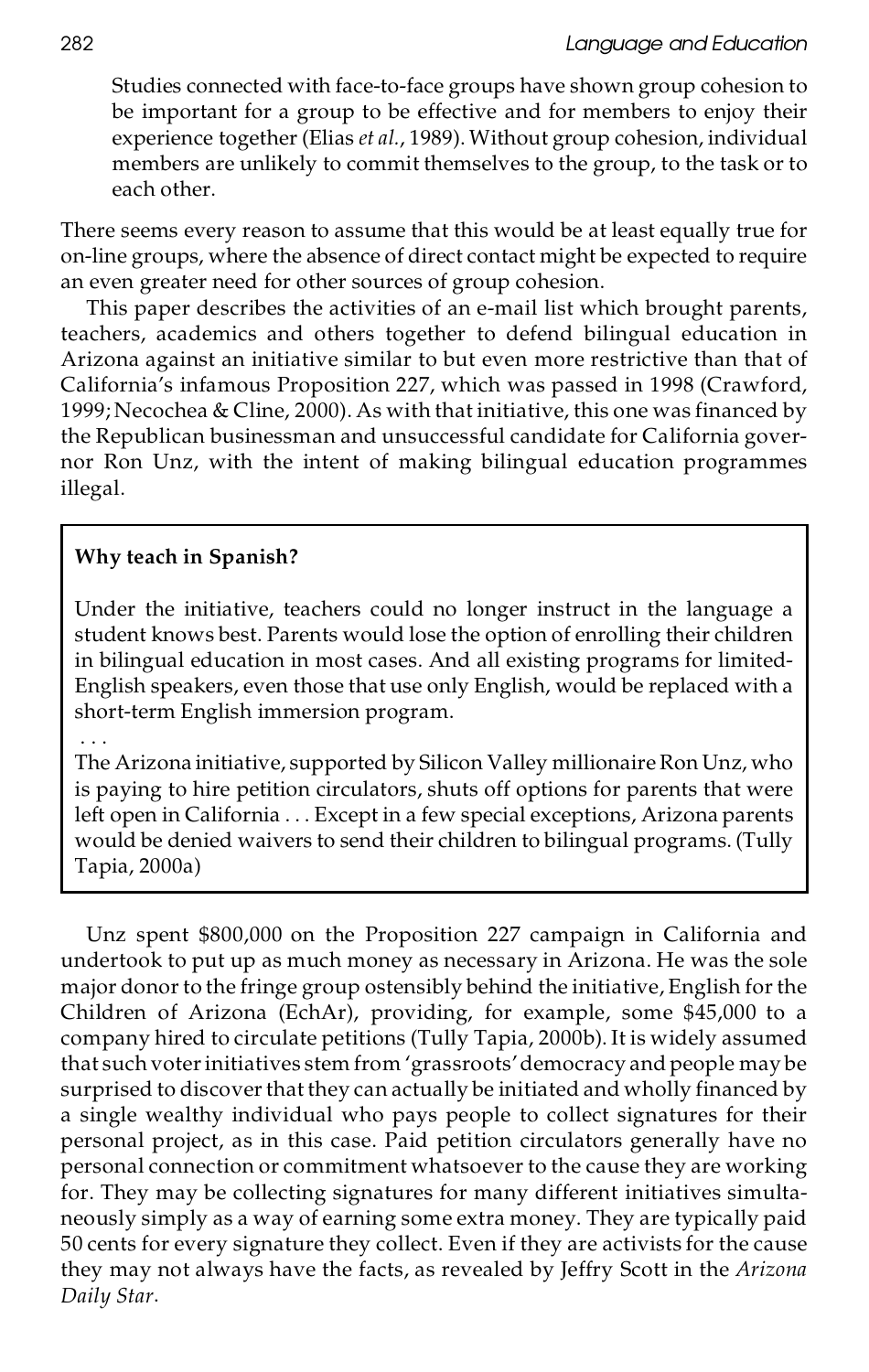### **Plan closes California 'loophole'**

Under the proposal, parents could ask for bilingual education for their children through waivers. But the requirements are rigid: The child must be at least 10 years old, already know English or have special needs. Even if these conditions are met, school administratorscan deny the request without explanation.

. . . Some leaders of English for the Children-Arizona seem unclear about what the parental waiver clause allows.

Whilst collecting signatures in early November, co-chairwoman Maria Mendoza told a prospective signer, who asked about parents who want bilingual education, that waivers are available.

'If parents choose to have waivers, it's up to the administration to decide. There's a provision for that,' Mendoza told the man, who decided to sign.

When a reporter later asked about the strict conditions set on waivers, including the requirement that a child be at least 10 years old to apply, Mendoza said, 'I have not read that part, that section.' (Jeffry Scott, *Arizona Daily Star*, 9 April 2000)

A clear aim for any group aiming to defend bilingual education is to counter such misrepresentations of the facts.

A colleague directed me towards the list when, as part of a completely unrelated project, I was looking for people in the US involved in using computers in bilingual education. I joined the list, made some contacts, but soon realised that the list itself had become important to me on a personal level and seemed an important subject to write about. I contacted two of the main organisers to seek their initial approval, and once I was able to assure them of my good intentions I went public within the list and conducted a survey of its participants.

The aim is to show how an e-mail listserv can be used as part of an effective campaign in defence oflanguage rights and how such a campaign both draws on and nourishes the communityspirit of those involved.It will document the kinds of exchanges that take place and issues that arise in such a forum and hopefully serve as a guide for others engaged in similar activities. As one of the initiators of the list put it in response to my asking whether she thought this endeavour would be a good idea or not:

Providing ideas for mobilising people who will/are struggling with injustice can serve as a guide for others. The importance of collaboration in a struggle of this magnitude is crucial to stomp out the malice inflicted on people with unheard political voices. Documenting our efforts to do what is right for children is a positive reaction, offering me hope. I'm sure many will feel this way too.

Collaboration and shared aims are the backbone of the list and they have also been essential in the writing of this paper, much of which consists of the participants' own words. Members of the listserv have also contributed through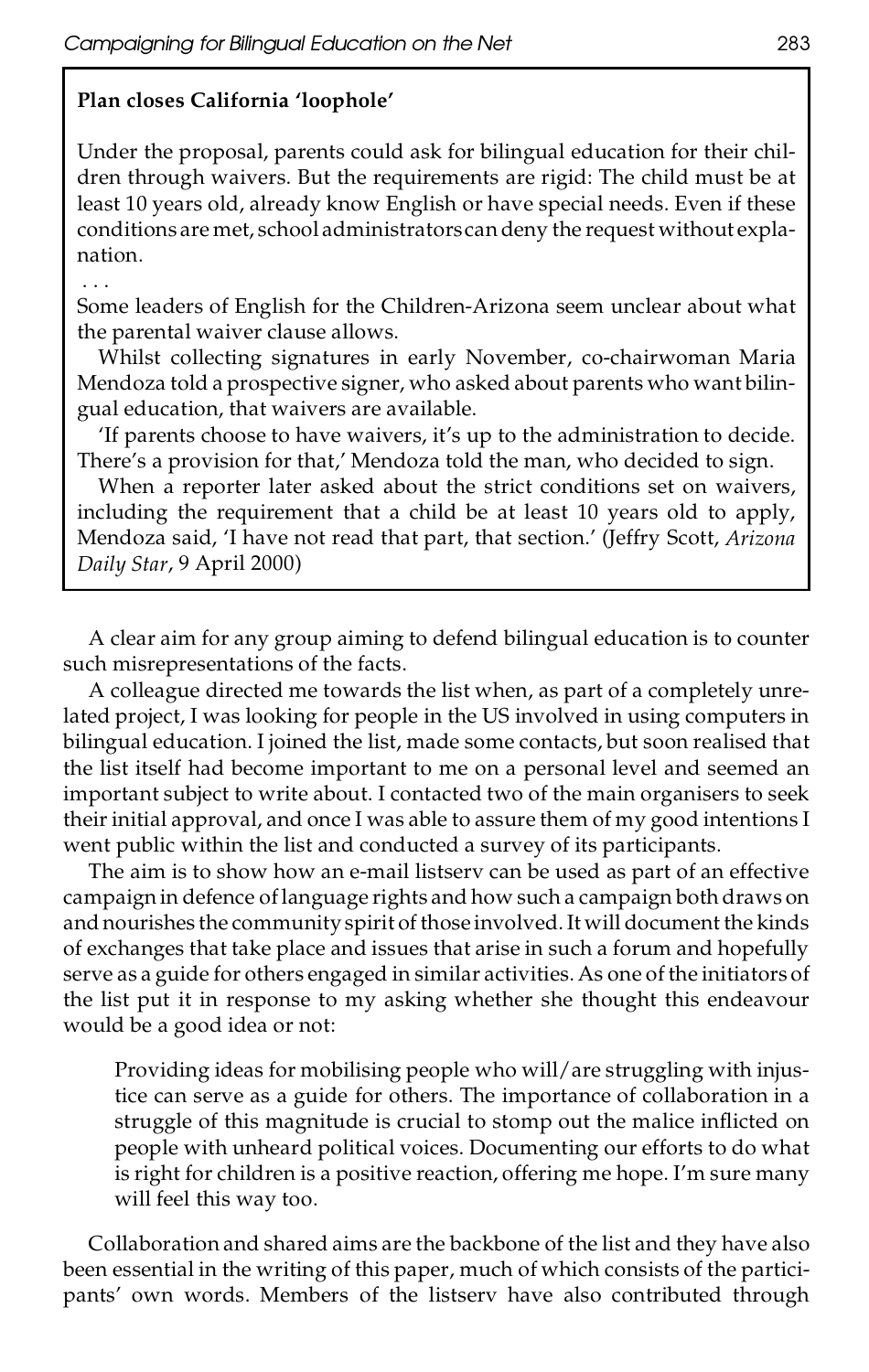responses to drafts which have been shared with them, in response to directindividual approaches, or through their comments in reply to a background survey conducted with them. They survey had an unusually high response rate of just over 30%, itself an indication of how actively engaged the members of the list are.

# The List

### What is the list fighting for?

A recurring theme amongst the 'English Only' camp is an appeal to the unifying force of the English language in a nation of immigrants, as in this letter to the Arizona newspaper *The Tucson Citizen* cited in Don Hatfield's 'Catching up with our Readers' column on 15 April 2000:

The last time I checked, Arizona is part of the United States in which the predominate language is English. What needs to be stressed to those who come to the United States to live, have their children educated, and share in the benefits and advantages we enjoy in this country and have worked hard to acquire is they need to learn English. When my grandparents came to this country they spoke no English – but they wanted a better life for themselves and their children. For this I applaud all immigrant peoples. But the thing they did do was learn English. If these Hispanic parents want to help their children ... and themselves for that matter, they should make an effort to learn English. One can still preserve one's heritage, but if you have chosen to live in the multicultural United States it is important to assimi-late, and a major part of that assimilation is to learn English. [\(http://www.](http://www.tucsoncitizen.com/news/stories/Story1875292.html) [tucsoncitizen.com/news/stories/Story1875292.html\)](http://www.tucsoncitizen.com/news/stories/Story1875292.html)

Like so many people who share this 'common sense' view, the writer seems unaware of the fact that bilingual education is entirely about enabling children to learn *both* English *and* another language (Cummins, 2000: 28). This sleight of hand by supporters of the English Only movement is a particularly pernicious ploy, but appears to resonate well both with 'conservative' members of the public and with well-intentioned but uninformed 'liberals' who are concerned for the 'assimilation' of ethnic minorities (Dicker, 1996). Any glance at the statistics on 'immigrant people's' access to higher education and 'a better life', however, would also show that the rosy past of the frequently cited grandparent generation does not compare at all favourably with the achievements of the current generation in which more students graduate and go on to further education than ever before. This is not to say that everything is fine, of course; still less to argue that competence in English is the only or even the greatest barrier to inclusion in the American dream, despite political interventions such as that cited in *Bilingual Education: The Controversy* (Rothstein, 1996) and reproduced below.

Rothstein describes such a position as 'myth' and proceeds to unravel it with the facts:

Far from succeeding by immersing themselves in English, immigrant groups did much worse than the native-born, and some immigrant groups did much worse than others. The poorest performers were Italians. Accord-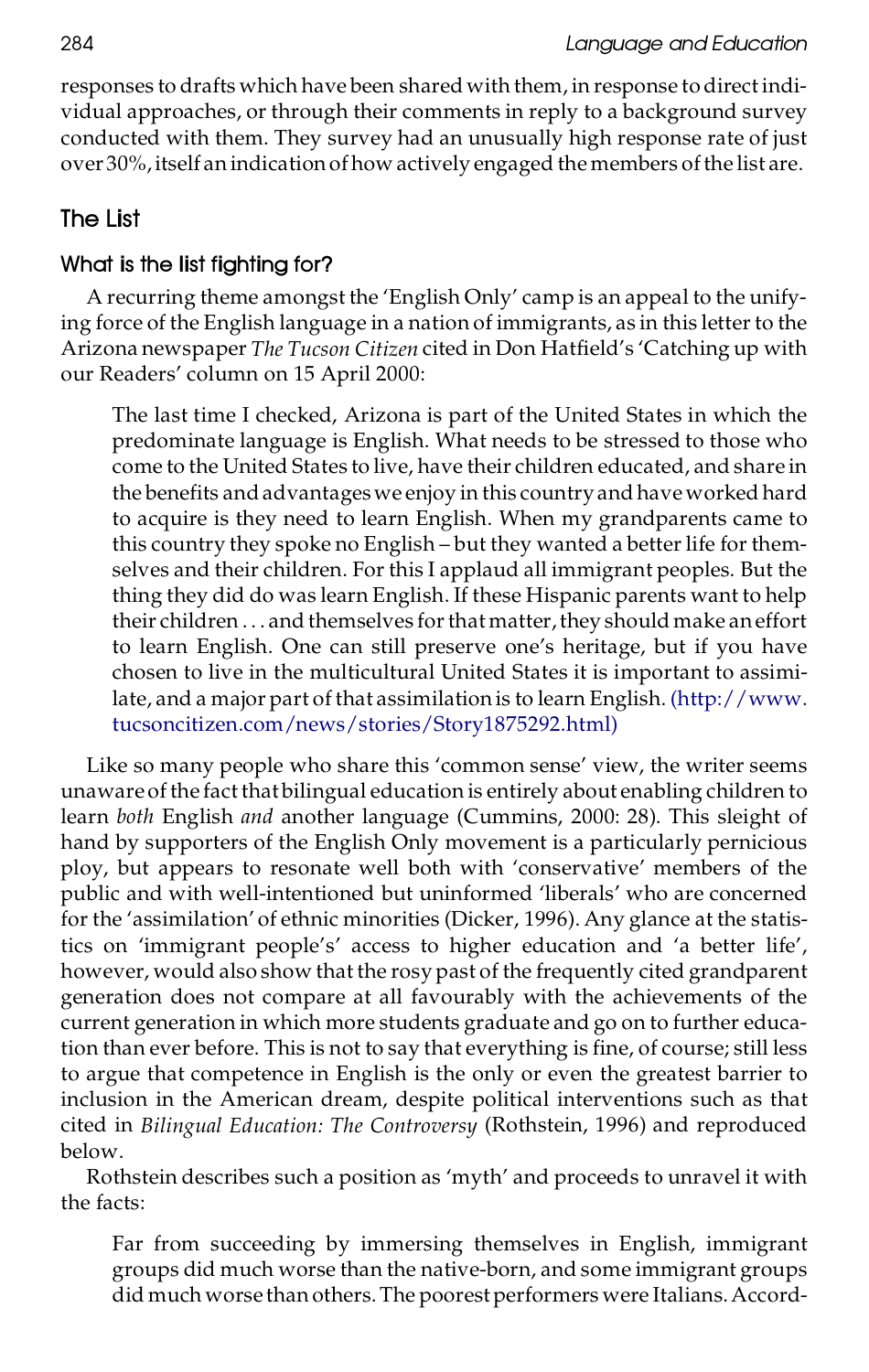# **1996 Republican presidential nominee Bob Dole:**

[the teaching of English to immigrants is what] we have done . . . since our founding to speed the melting of our melting pot... We must stop the practice of multilingual education as a means of instilling ethnic pride, or as a therapy for low self-esteem, or out of elitist guilt over a culture built on the traditions of the West.

*Source*: Mark Pitsch, 'Dole Takes Aim at "Elitist" History Standards', *Education Week*, 13, Sept. 1995: 18

# **Speaker of the House Newt Gingrich (1995):**

If people had wanted to remain immersed in their old culture, they could have done so without coming to America . . . Bilingualism keeps people actively tied to their old language and habits and maximises the cost of the transition to becoming American . . . The only viable alternative for the American underclass is American civilisation. Without English as a common language, there is no such civilisation.

ing to a 1911 federal immigration commission report, in Boston, Chicago, and New York 80% of native white children in the seventh grade stayed in school another year, but only 58% of Southern Italian children, 62% of Polish children, and 74% of Russian Jewish children did so. Of those who made it to eighth grade, 58% of the native whites went on to high school, but only 23% of the Southern Italians did so. In New York, 54% of native-born eighth-graders made it to ninth grade, but only 34% of foreign-born eighth-graders did so.

A later study showed that the lack of success of immigrants relative to the native-born continued into high school. In 1931, only 11% of the Italian students who entered high school graduated (compared to an estimated graduation rate of over 40% for all students). This was a much bigger native/immigrant gap than we have today.

. . . the notion that Jewish immigrant children assimilated through sink-or-swim English-only education is a nostalgic and dangerous myth.In 1910,there were 191,000Jewish children in the New York City schools;only 6000 were in high school, and the overwhelming majority of these students dropped out before graduating . . . In Los Angeles today, 74% of Mexican-born youths between the ages of 15 and 17 are still in high school; 88% of Hispanic youths from other countries are still in attendance. More than 70% of Hispanic immigrants who came to the United States prior to their sophomore year actually complete high school (compared to a 94% high school completion rate for whites and a 92% rate for blacks). English immersion programs for Jews early in this century (and certainly similar programs for Italians) cannot teach us anything that would help improve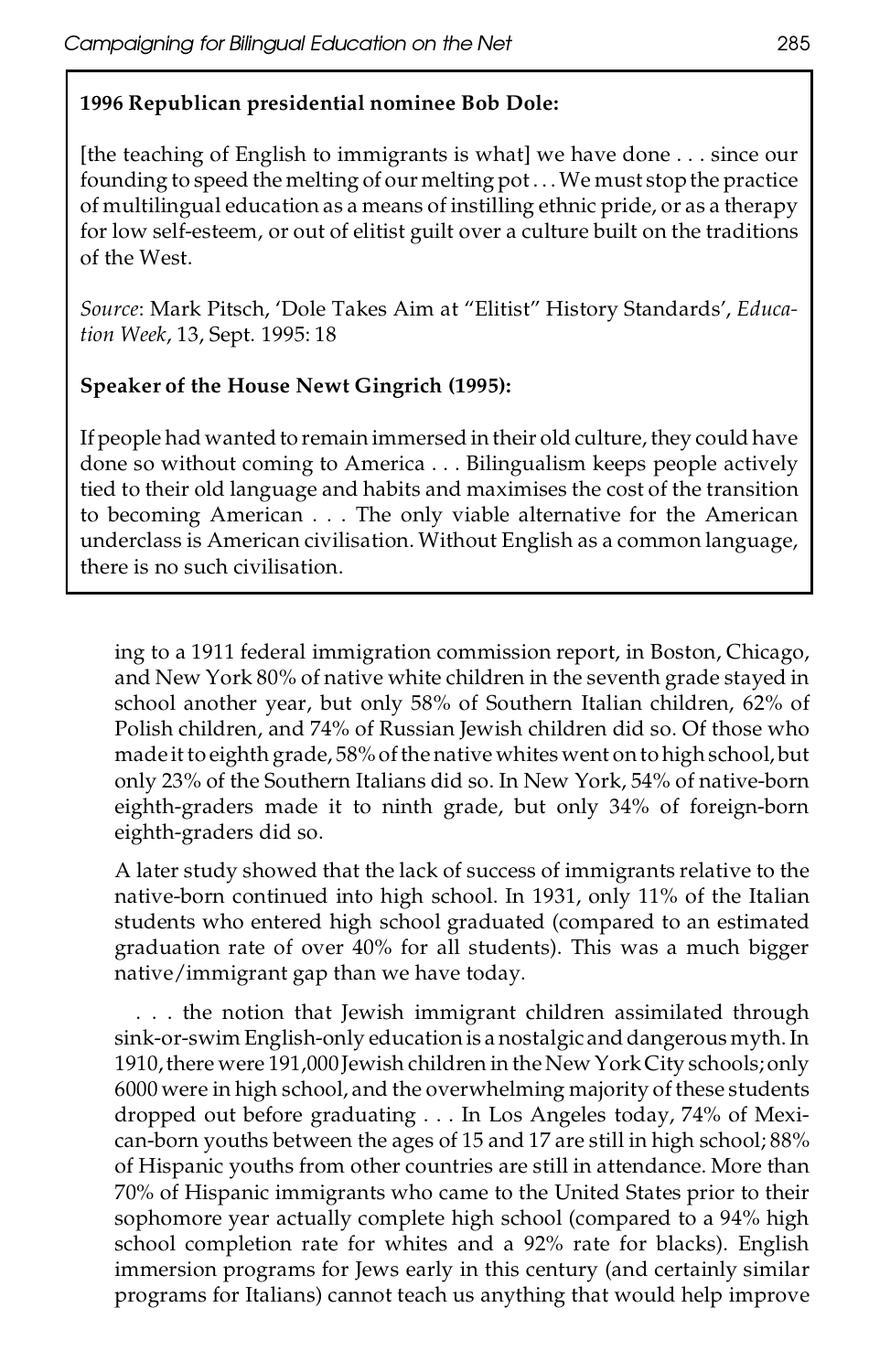on today's immigrant achievement or school completion, much of which may be attributable to bilingual education programs, even if imperfectly administered.

It would be encouraging to believe the strength of such arguments on the pro-bilingual education side have led to other politicians taking a different view, as witnessed in this extract from a speech by Richard W. Riley (2000), the US Secretary of Education:

It is high time we begin to treat language skills as the asset they are, particularly in this global economy. Anything that encourages a person to know more than one language is positive and should be treated as such. Perhaps we should begin to call the learning of a second language what it truly is – 'bi-literacy.' Unfortunately, some have viewed those who use a foreign language with suspicion and their language itself as a barrier to success. In some places, even the idea of 'bilingual education' is controversial. It shouldn't be.

Such sentiments are always welcome, of course, but it was the views and votes of Arizonans that would count if the anti-bilingual education initiative made it on to the ballot sheet. Members of the listserv were fighting to prevent that from happening.

In the run-up to the ballot campaign (March to November 2000), there were some 200 members of the list, and it was growing almost daily. Fifty-five people responded to a background survey I sent out with questions about why they had joined the list; what they felt the contribution of the list was; what they liked and disliked about the list; whether they posted messages themselves; whether they took part in any events advertised through the list; and about their own involvement in bilingual education. The purpose here was not to provide any attempt at an empirical analysis of the data but merely to give an impression of what makes such a group tick and stick with a set of people who are essentially strangers but with whom they share at least one common aim, the preservation of bilingual education.

#### Who are we?

It might be imagined that listserv membership is more or less a process of self-selection. Someone has a particular interest in something and so sets up a listserv, people hear about it and submit a message to the 'majordomo' asking to subscribe and the process is more or less automatic. Here is how the list got started, as described by one of its founders and leading members:

Perhaps most wish I hadn't done this but most listserv subscribers, about 130 of them, were on my private mailing list. I was so weary of mailing all the information privately, and because [name of colleague] encouraged me to use the listserv which he has set up because of urging from [names of two leading figures in the bilingual education field] for this effort, I took leave of my sense and simply added everyone at the same time. I notified everyone that I was adding their names along with my own in hopes of making mailing easier. If they didn't want this, then they needed to let me know ASAP!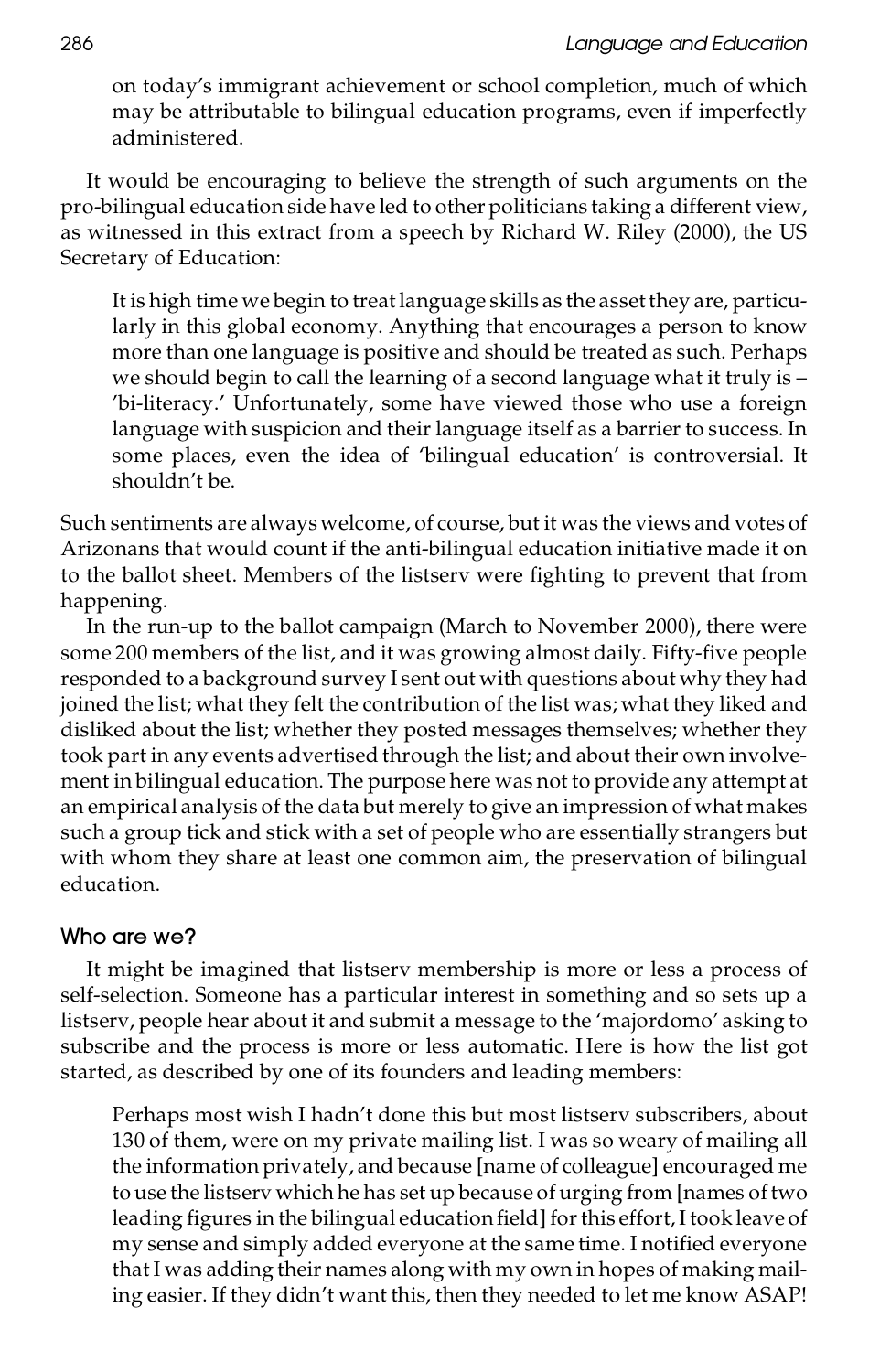But there were only three who were overwhelmed with the amount of mail. The rest is history, sort of!

She clearly had a very interesting personal e-mail address book as the membership includes people who identify themselves as school teachers and principals from every phase, school counsellors, student teachers, graduate students, academic researchers, teacher trainers, university and school administrators, parents, educational consultants, lobbyists, lawyers, policy advisers, community activists, social workers, and television and print journalists. The following extracts give some flavour of their personal involvement:

My involvement in bilingual education is from the perspective of a journalist.I am bilingual who became fluent in Spanish as an adult.I wasteda lot of time when I should have kept my language ability. As a child, I spoke fluently with parents and grandparents.I lostit in grade school and college. Lost time . . . Lost opportunities . . . Lost income!

I am an administrator, a 'principal' of a Charter school. ( . . . ) academy is a k-12 educational system which includes Spanish and English as the languages for instruction. We look at the essence of being a human being not only at the instrumental part of being bilingual. Our frame of reference is critical pedagogy, which brings a lot of problems because we can have good teachers but extremely naïve regarding the political issues of our society.

I do not work in the education field but in social services. In social services we believe that all children should have all the help that they need to succeed. Bilingual education is for some children the path for success.

The potted history of the genesis of the listserv cited above gives some indication of the influence of the founder but, of course, these people did not stay because they were put, as the following section, including extracts from their responses to the survey, illustrates.

# Why Join the Listserv?

Essentially, the people who responded said they joined the group for one or more of the following five reasons.

# It was recommended to them as part of their undergraduate studies/ teacher training course

Only a small number of respondents cited this reason:

I was asked to join it as part of a class project.

I am a student @ ASU west in the teaching program.A professor asked us to join to keep us informed on what is happening in bilingual education.

One of my professors encouraged her class to get on to keep up to date with what is going on. I am still taking BME classes, so have continued with the list serve. It is a good way to know what is going on.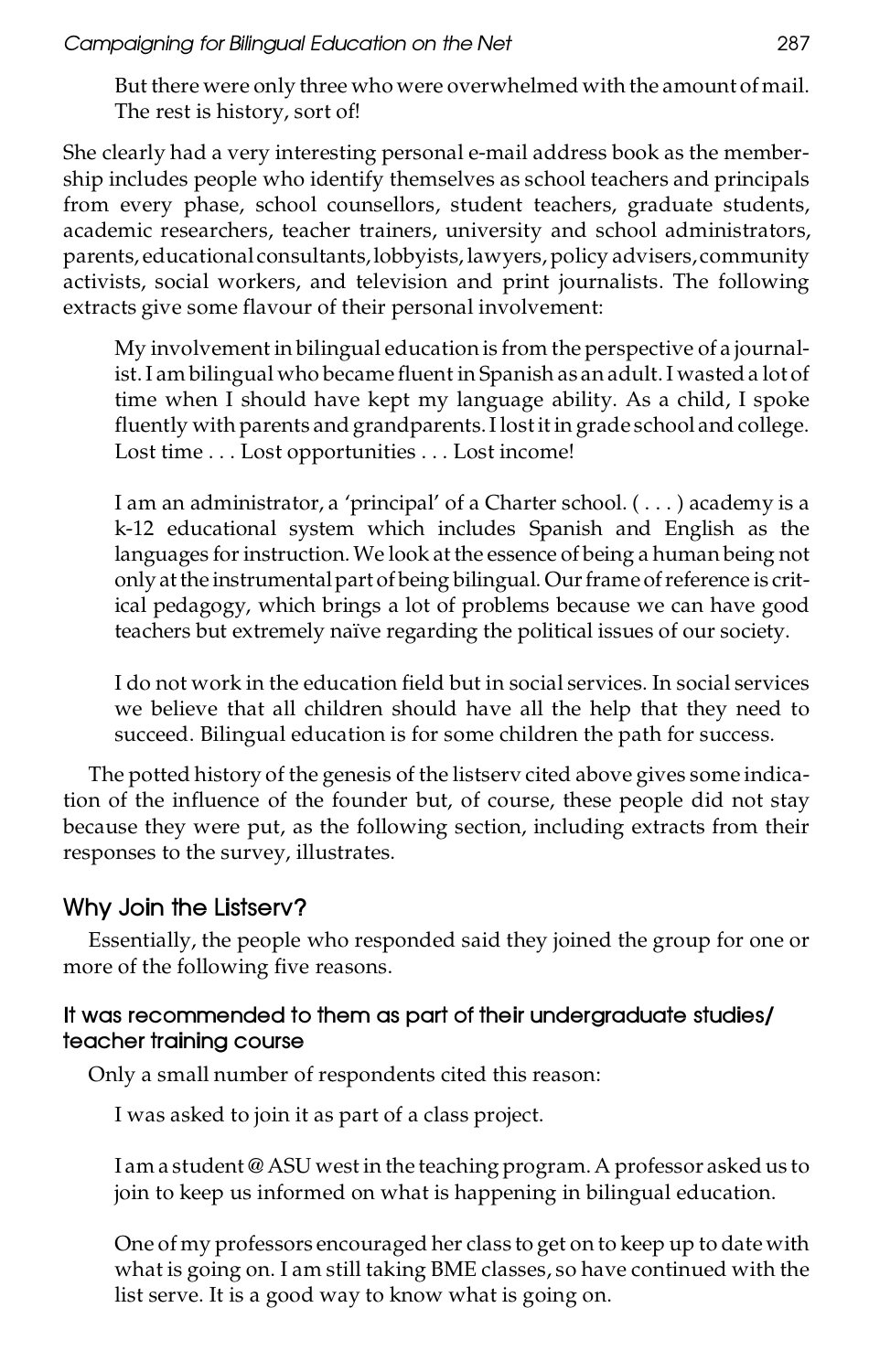As the final contribution shows, *visitors* can develop a longer-term interest in the group and their instrumental reason for joining (a course requirement) can accrue a more personal force.

# They saw it as a useful part of a political campaign to defend minority language rights

This and the following reason were by far the most common. It is almost impossible to separate general political concerns about minority groups and those relating to bilingual education *perse*. It is possible, however, to distinguish between responses that focused on organised resistance to the anti-bilingual education campaign and those that were focused on the academic integrity of bilingual education theory and pedagogy. That is the distinction that is applied here. Some typical examples of responses in this category are:

I am very interested in the political situation in Arizona with regard to Ron Unz and the mandating of English only instruction in public schools. I felt this was a good way to keep up with the issue as it develops and to learn what the opposition strategies are.

I joined the . . . list because I realised that bilingual education was under attackin our state and thatI had anobligationto standup and defend something that I consider to be vital to our community.

30% to stay abreast of local issues/concerns in bilingual education 70% to be a part of the fight against Unz *et al*.

This cameout as an idea to keep people informed when we formed the original coalition in July 1998 when we knew that the prior month of the same year Unz resolution passed in California. Historically those of us with longevity know that what happens in California comes to Arizona.

To keep up with efforts to derail the Anti-bilingual ed forces, make connections with other bilingual educators who are weary from having to defend our beliefs and practices.

Working so far from either Tucson or Phoenix – c. 400 and 300 miles respectively – the listserv has provided access to information we would not have had otherwise.

Interested about bilingual ed, political issues and Chicano issues.

The above extracts display a wide range of 'political' motivations, from people involved professionally in bilingual education at the university level, to community activists for whom language rights are part of a broader struggle, and including individuals isolated both numerically and physically for whom the listserv provides an intellectual and communal safety net. The categories, of course, are not mutually exclusive and it is, perhaps, the meshing of them that lends the 'net' its strength.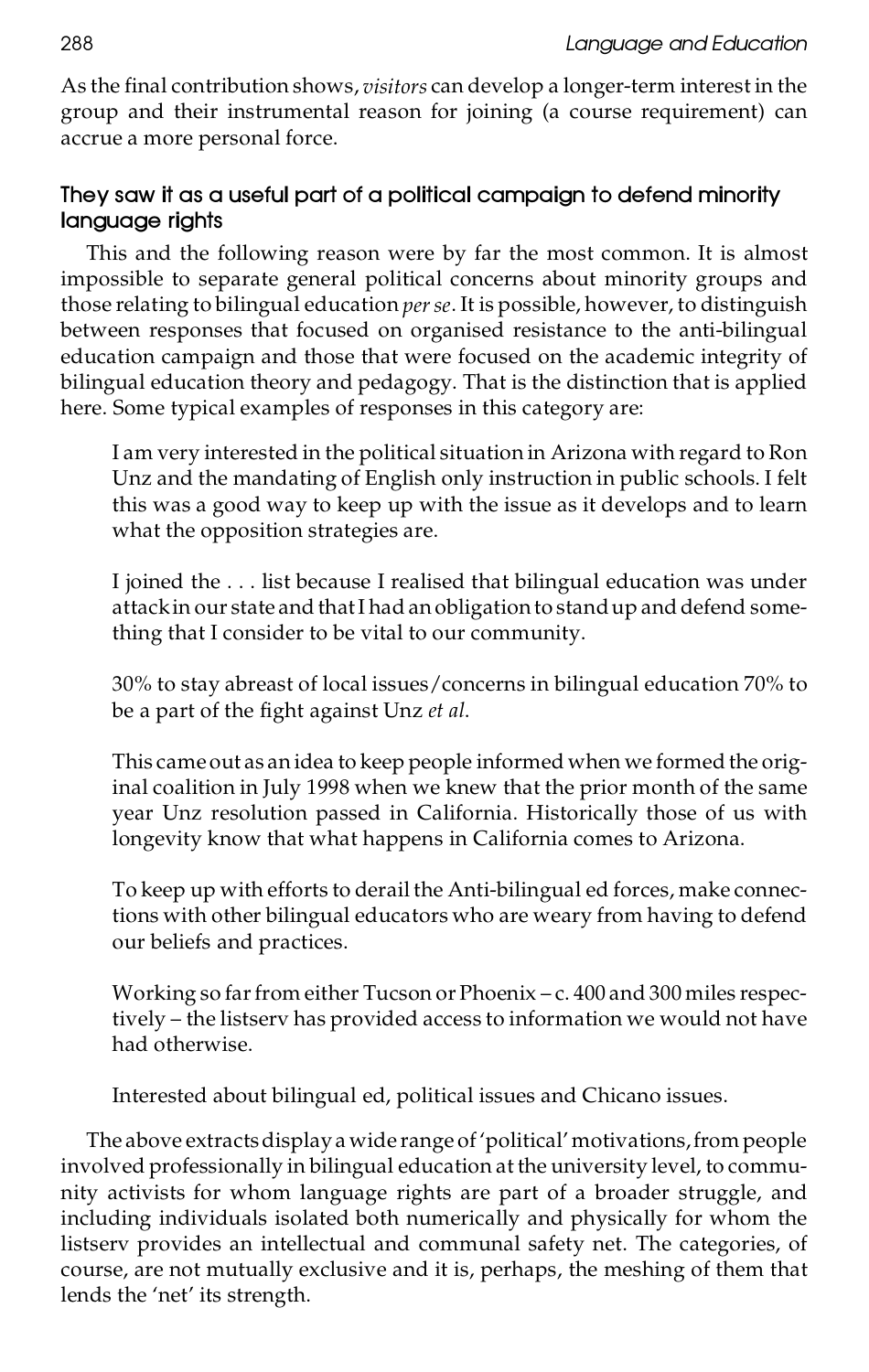# They have a particular interest in bilingual education

Not surprisingly, the overwhelming majority of members are in this category. That said, their particular interests and reasons are also diverse:

To keep informed of current events and issues regarding bilingual ed and second language learners. Also to have access to a forum with other scholars and practitioners I would otherwise not be able to dialogue with on a regular basis.

I'm a journalist who is producing a TV documentary on the issue.

My parents and siblings all live in Arizona, and it is my legal residence, although I am temporarily in Massachusetts. My wife and I have a dream of startinga bilingual Japanese-English charter school some day in AZ, where the charter school movement is very strong. As I am doing my doctoral work in language acquisition, I am naturally both aware and concerned about recent attempts by Ron Unz and the English only Movement to make non-English languages illegal in Arizona schools.

Again, the rich weave of personal histories, professions, and passions may well constitute the sense of a real community that sustains interest in the list. The single-focus nature of an on-line forum could be a majorthreat to its longevity as too much consensus is as dangerous as none; there is a delicate interplay and balance of perspective and perspective*s*.

# They had a strong personal connection with bilingualism

No doubt the vast majority of members of the list feel passionately about bilingual education, as is frequently evidenced by the messages they post. Their passion may come from their professional conviction about the efficacy of bilingual education programmes and they are keen to share their expertise in this field in the service of preserving parents'rights to choose such a programme for their children:

I consider my major role to be as follows: I postresearch results, those from me and my associates as well as from others, that I think may be helpful to those actively involved in the campaign in Arizona.I also post letters to the editor written by myself and others, which I hope will be of use to others writing similar letters to Arizona newspapers. I have also learned quite a lot from the postings of others, so there is an important function of the listserv that goes beyond the current campaign.

Equally, it may be the result of their personal, sometimes painful, experience of the alternatives:

My parents came to the US when I was 5 years old. I started school not being able to speak English and was consequently put into a 1C class. My memories of those years in elementary school are not good. I was deathly afraid to go to school. The fear consisted of not being able to speak anything but Spanish and the fact that we were paddled or swatted on the butt, or our mouth washed with soap for speaking Spanish. Bilingual education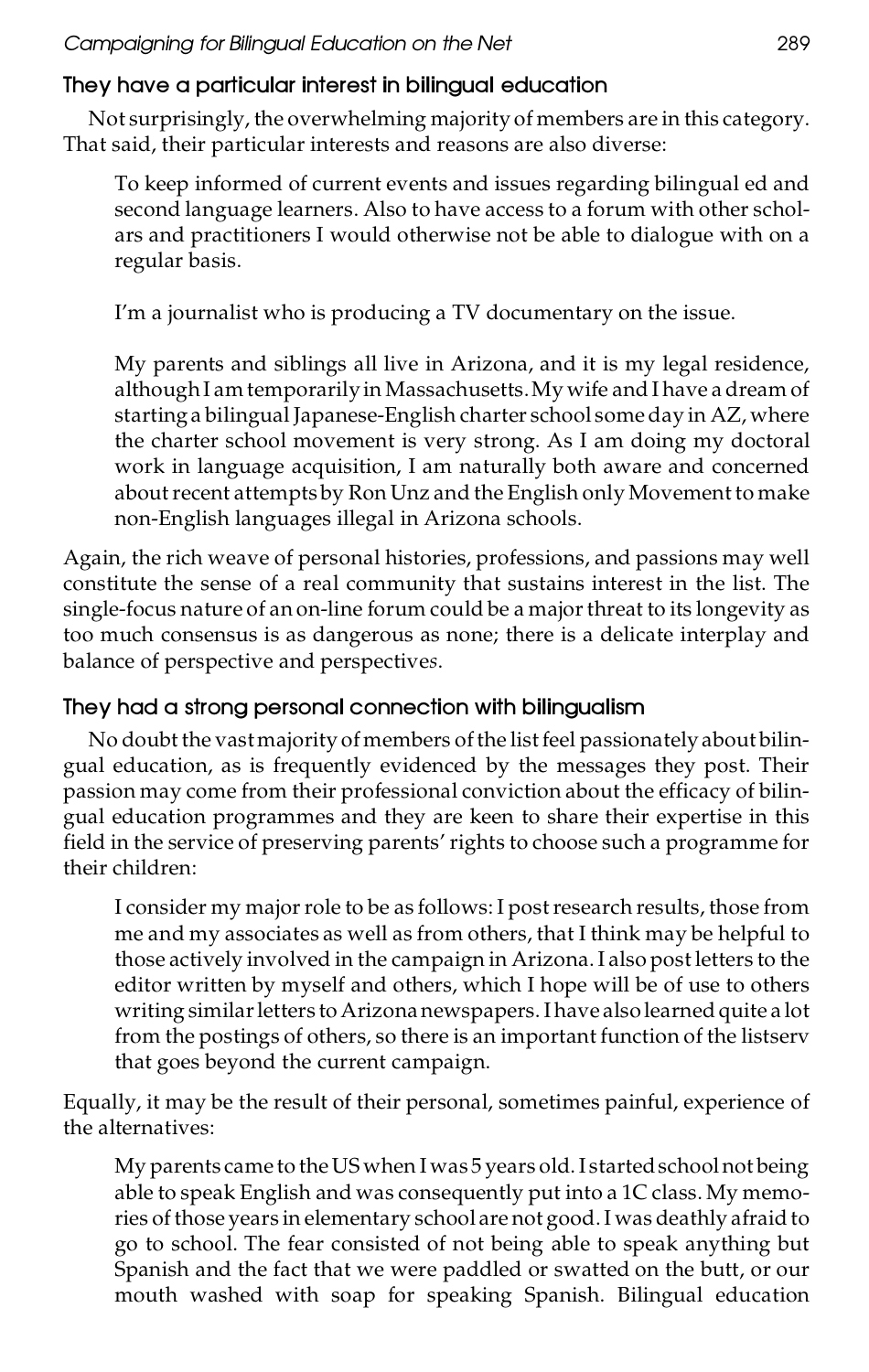stopped most of this stuff. Many argue that we live in a more 'enlightened time' and that these things would never occur again. I don't believe that. I think that the reason why it doesn't happen is because it is against the law and therefore punishable. Eliminating bilingual ed. by this voter initiative would now give teeth to the practices of yore by making it legal to punish for not speaking English. I don't have much faith in the ability of humans to refrain from committing the same mistakes over and over again and mostly it's due to fear. Bilingual education is a way of defeating some of that fear.

A case of connecting the passion and the 'pro's'? Some of the source of that passion may become clearer when the nature of those 1C classes is explained. Tully Tapia (2000a) points out that these classes were 'Americanisation' classes for students who did not speak English and who were routinely punished for speaking in a language other than English. They were extremely unsuccessful in retaining students with a drop-out rate of about 60*%* in the Tuscson Unified School District during the lifetime of the scheme's existence from 1919 to 1967.

# They joined because of the list's reputation

It is surely a mark of some success that people join a list because of word-of-mouth praise, and, of course, having contributors with world-wide reputations certainly seems to help!

Referral by several colleagues as an alternative to the NCBE list, which is controlled and monitored by the Government.

Heard it wasactive and had contributors like Krashen and Cummins.

I love getting the articles nationwide related to the topic; I am glad to be part of the 'movement'; and I have to admit, I just crack up about the fact that I get e-mail from the likes of Steve Krashen and Jim Crawford.

# Why Stay on the Listserv?

Whilst the presence of well-known figures may hook people's attention, they will only remain hooked if they find something to chew on. In response to a question about what they liked about the list, responses included the following.

# Immediacy

A clear and major advantage of listservs is the facility they provide for putting out information and receiving feedback almostinstantaneously.It is not surprising that his feature should find favour amongst members of the list:

It's immediate and it's fresh. It isn't like a newsletter that needs to be 'taken care of' by someone – that is edited, printed, mailed . . . It's cheap (no cost . . .) and nobody 'owns it. If you've got information that you think is relevant, you can post it.

What I like best about the list serve is thatreaction is immediate! Something happens in the morning and by mid-day people on the list serve are talking and reacting.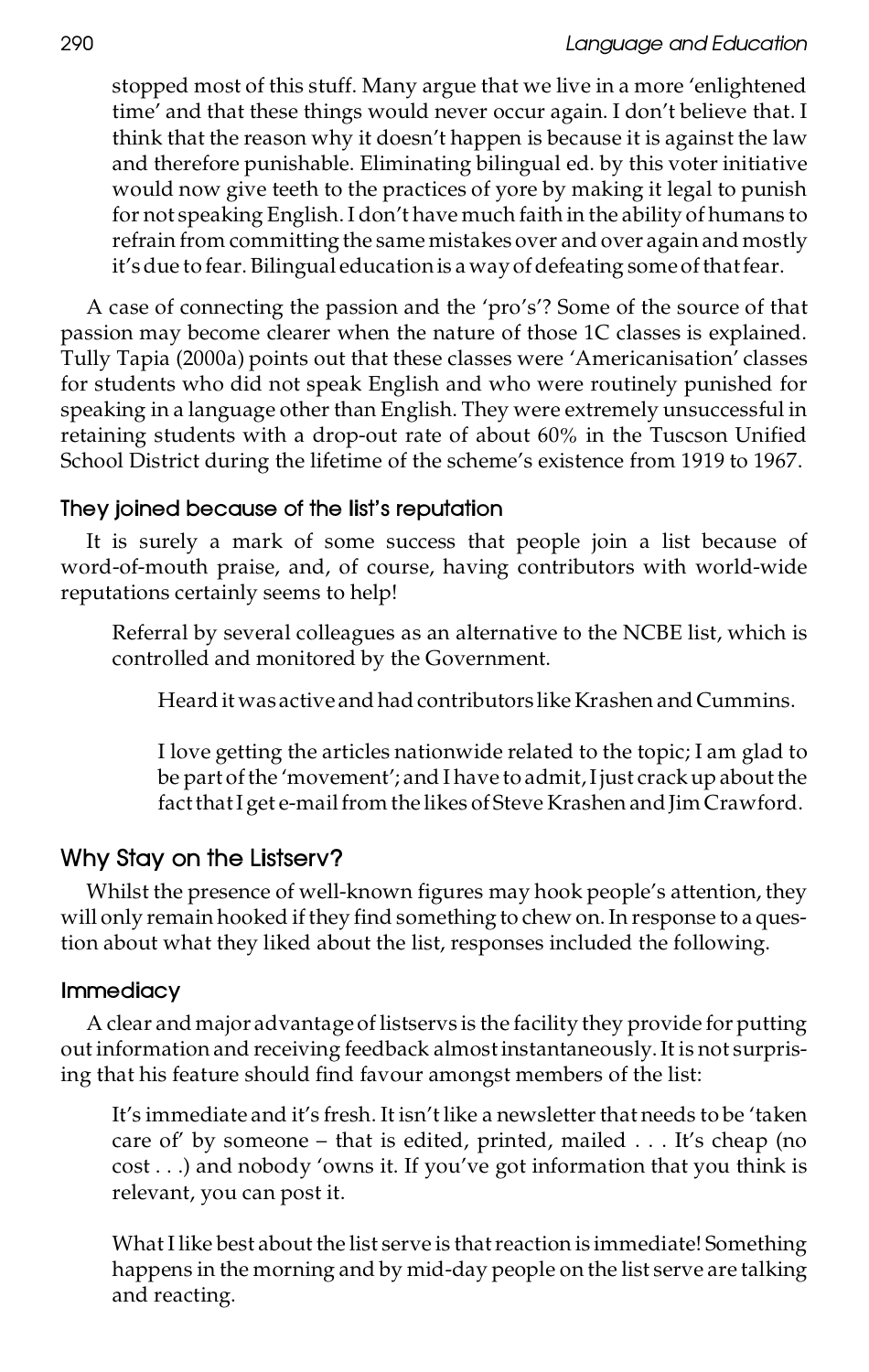An interesting and amusing example of this was the 'pursuit' of people paid to collect the 101,762 signatures needed by 6 July 2000 for the anti-bilingual education initiative to be put to the vote in November. There was a speedy exchange of sightings of such people and discussion of the strategies that should be employed in dealing with it.

#### *Subject: In our backyard*

I spotted a guy with a handful of different petitions on campus at ASU the other day, and stopped to ask what he had. Sure enough. He was packing an Unz petition. I told him that was a terrible petition, to which he replied, 'Well, it works in California;I'm sure it must be ok if Californians approved it.' He went at it for a while, and he finally said, 'Look, I get a little over 50 cents for each signature; I don't much care what's on it.' So much for the grassroots.

This led to some discussion as to the tactics that should be employed in dealing with the 'mercenaries'.

#### *Subject: Re: In our backyard*

I think that you should be contacting newspapers via editorials, letters or even talking with reporters to get this out . . . people need to hear that they are getting paid by the amount of signatures they acquire and that they have little knowledge of what the issue is about, and more importantly, don't care so long as they make their money . . . wouldn't that put a bit of a hole in Mr. Unz's carefully orchestrated plan . . .

#### *Subject: Re: In our backyard*

Greatidea to challenge ECHAR's paid petitioners.If enough people do this, it could really slow them down. It would also help to publicise Jeff's point that these are not grassroots activists. They're mercenaries, receiving money for each signature from an out-of-state millionaire.

Not everyone was in agreement:

#### *Subject: Re: Mercenaries*

Frankly, I think we're getting confused here. The signature collectors are sometimes students, sometimes unemployed people who take these jobs as a way to raise a few dollars for themselves and their families. Admittedly, not all of them fall into this category but generally speaking they are NOT an enemy of the people. It is not a news story that people are paid to do stuff like this. Every political campaign – even those by good guys – has paid canvassers to do the dirty work. We can try to have them evicted from places where they are not supposed to be; if they obstruct traffic or the movement of people we can complain to mall managers or security guards; we could pay them NOT to collect signatures or whatever, but they are carrying 30 or 40 different petitions in their backpacks and often don't even know what they stand for much less the environmental impact they may have on kids or families. These people are not political analysts, just schmucks doing a low level job for very little money. Trying to demonise them might make us feel holier but really . . .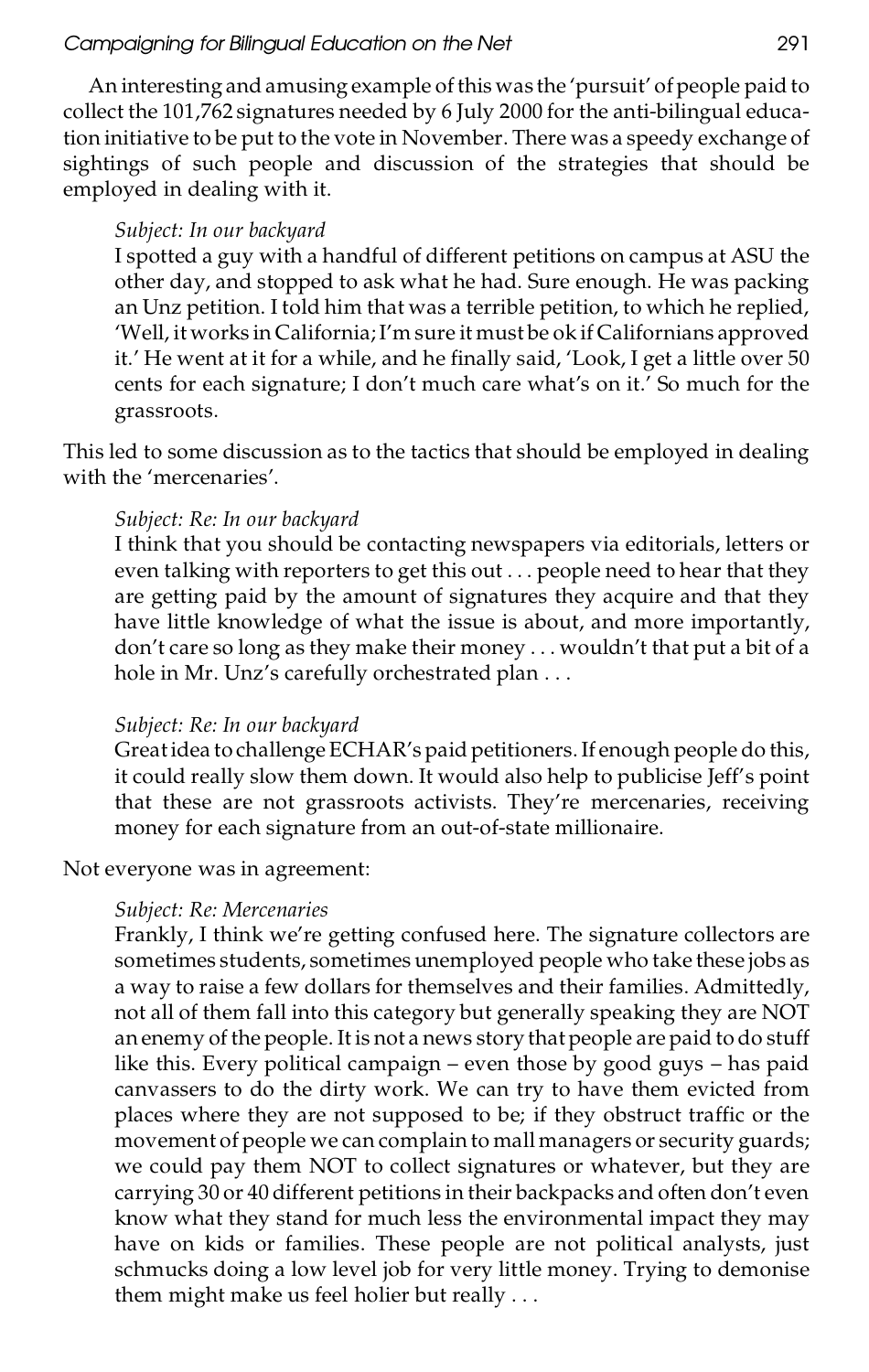The discussion, as so often, was further enriched and moved into a new area by a contribution from a member of the listserv who had gone through the California experience and had some salutary points to make:

#### *Subject: Re: Mercenaries*

My suggestion,based on our experience with Unz here in Northern California, is to prevent people from signing based on the issues. In our area, they used a bunch of Young Republicans type white kids to collect signatures. They liked to approach Latin people ('Hispanics' to them) to lure them in with 'Help your children learn English in school' and 'Don't let the schools refuse to teach English'. It was like they were organising while gathering signatures. My wife and I, both bilingual teachers, often spent some of our Saturday shopping time standing next to these punks and explaining what bilingual ed is and how it IMPROVES English literacy, etc to their targeted signers. We would easily turn away most people because we knew whereof we spoke (and we were teachers!!).

If they are in the signature gathering phase, I strongly suggest you organise people to use this tactic to deny them those signatures and to do your own organising as well. Maybe you should have a leaflet and try to get your own signatures forthe campaign to EXPAND bilingual ed. You can do this in such a way as to avoid harassment of the poor folks who are just hustling for signatures for a living, like make it clearthat you are just opposed to the one initiative. But in the larger scheme of things, the need to defend bilingual ed has larger consequences than a few individuals' right to hustle a few bucks by peddling poison.Would you allow somebody to sell smack in front of your house because he's poor, or a nice guy?

. . . we lost in California because we were NOT POLITICAL enough, not because we were too political . . . We did not forthrightly stand for what we knew to be true, we allowed the issue itself, BILINGUAL ED, not local control, to be confused in the minds of well-meaning voters. We did not organise among our base, the Latin immigrant parents, to be able to show the public that the clients of bilingual ed support it, and thatthe 'Hispanics' on Unz's side were either vendidos or didn't understand the issue (what does Jaime Escalante, a high school Math teacher, know about bilingual ed?) So now, after Prop 227 is the law, wherever a school offers bilingual ed as an option the Latin immigrant parents of LEP kids choose it overwhelmingly (98+% waiver signing rates in all the districts I'm aware of).

Compa eros in AZ and CO: learn from our mistakes in CA!! Organise your base now. Have parents demonstrate in the streets so that the mushy middle of the electorate sees that the 'Hispanics are happy' with bilingual ed. Forget about convincing the hard core chauvinists. Kill the beast while it's still in the egg.

In addition to such action-based postings, the listserv is also used to disseminate articles, editorials and letters from various newspapers in and beyond Arizona and to advertise upcoming events. This is an important part of the campaign as it not only keeps members in touch with what is going on but also encourages them to intervene and participate in events themselves. A number of people went along to meetings and 'neighbourhood walks' organised to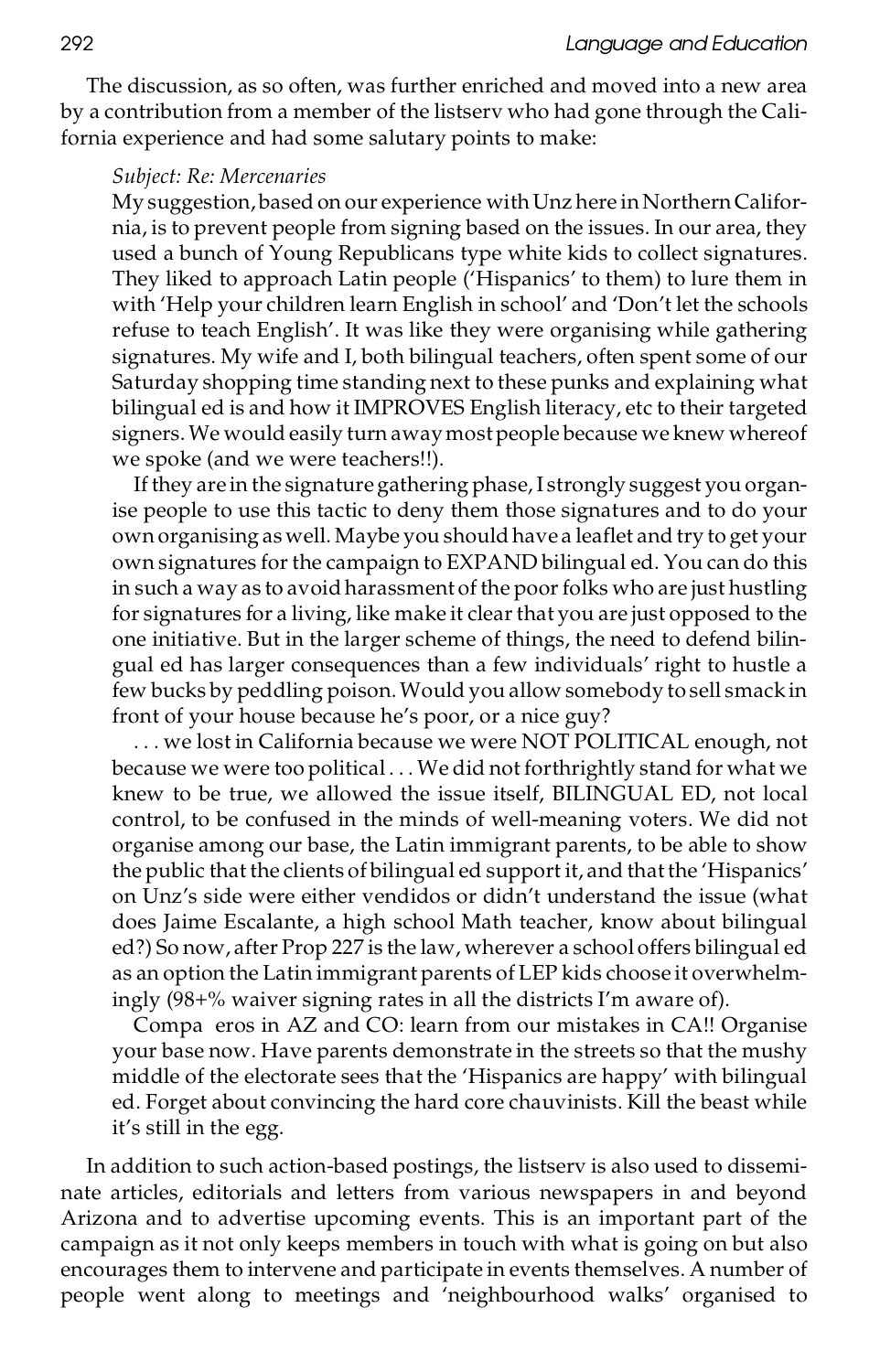promote awareness of and opposition to the anti-bilingual education initiative as a direct result of them being announced through the listserv.

It keeps us all up-to-date and encourages us to respond quickly to media accounts.

It has certainly increased everyone's level of awareness of what's going on all over the state. There's really no other source for all this info – if I waited for the mainstream press to pick up any of this information I'd be in a bit of trouble.

E-mailmakes attending to the pressing issues ofthe moment much easier, but the listserv is also used to promote the longer view provided by research.

# Access to recent research

As well as posting articles, letters, and editorials printed in Arizona (and other) newspapers, the listserv is also used as a place for sharing findings from recent research:

It provides participants with specifics with regard to misinterpretation of data or assessments (e.g. Prop 227), as well as providing us with valuable insight and information via articles, books, etc. that are new or cutting edge.

One positive aspect of this in terms of the campaign is that it enables people to 'sing from the same hymn sheet', creating one voice from the many:

The information that is posted is current and keeps everyone connected at the same time. Everyone gets the information at the same time and I think that this helps keep information accurate.

This is important because:

It keeps us informed as to the progress of the campaign and it provides us with good arguments to use when discussing bilingual ed. in the community.

Newly published articles and books are regularly 'advertised' on the list and members also make direct contact with each other to ask about sources of information and follow up any particular queries they have. This is, of course, an important component in creating a sense of confidence in those participating directly in the debate, many of whom are not seasoned campaigners or senior academics well-versed in the arguments about the benefits of bilingual education. Many of the members of the listserv are 'ordinary' classroom teachers and parents, who are discovering for the first time just how personal the political can be as they find their jobs, their children's schooling, their very language under attack. A letter to the *Arizona Daily Star*, reproduced here, naturally led to numerous members of the listserv sending responses challenging this view to the newspaper and the list, positing a more confidently pluralist view of a multilingual America:

# *Subject: Re: Letter in the Star*

Perhaps if Evelyn Wenzel spoke Spanish she wouldn't think Spanish is a foreign language. I suspect that only those who don't understand Spanish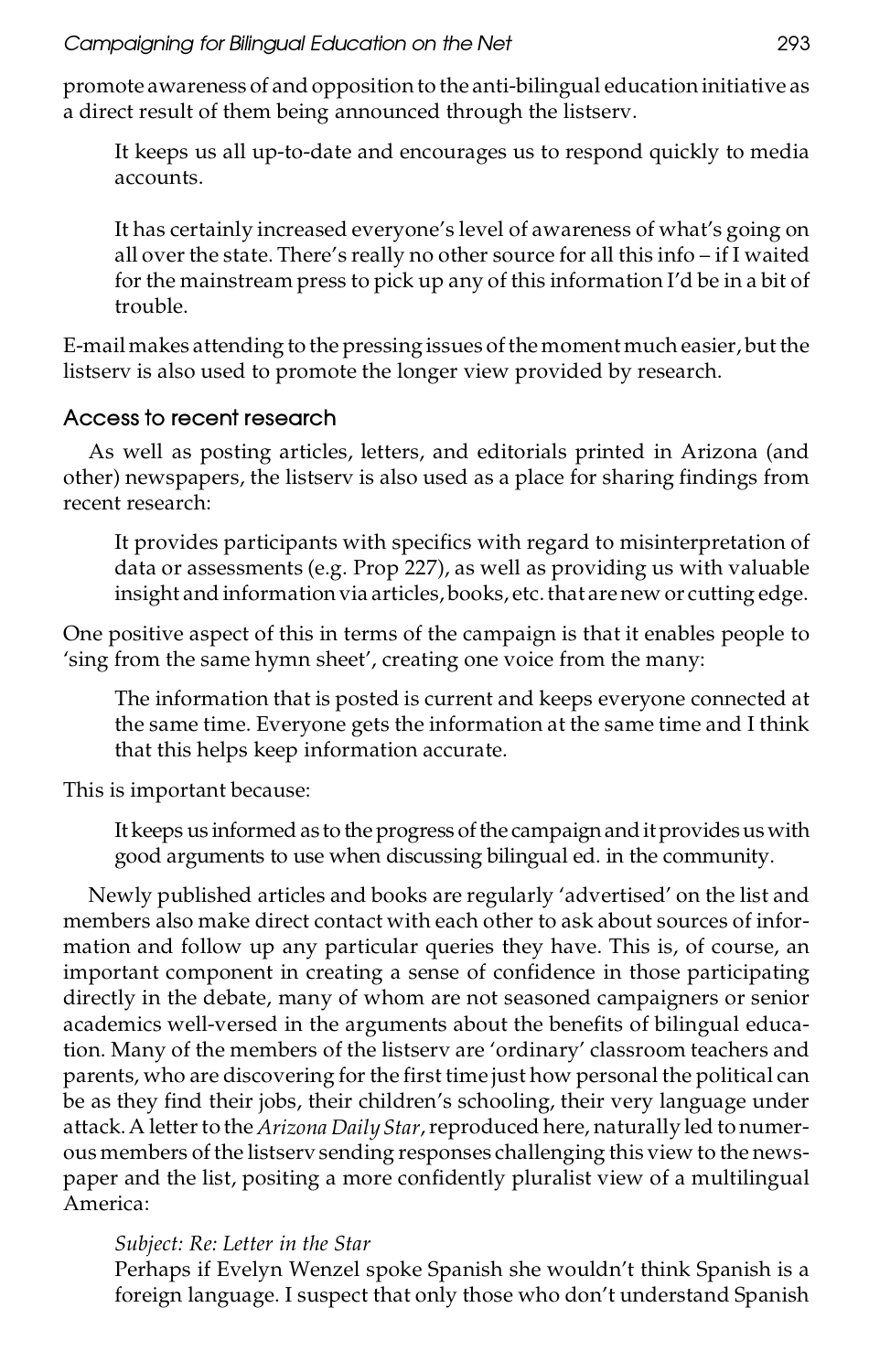# **Speak English in the work place**

Re: the April 8 article titled, 'Note about Spanish is disturbing to some'

Josie Sarracino, a Tucson court employee, should be commended for stating (in a March 20 memo) that it is rude to speak Spanish around non-Spanish speakers in the work place unless it is business-related, and that if it is necessary, a translation to the non-Spanish speaker(s) would be appropriate.

County Administrator Chuck Huckelberry and County Supervisor Raul Grijalva have a problem if they are disturbed by Sarracino's memo.

This is the United States of America and English is the major language. Spanish may be part of Tucson's and the state of Arizona's heritage, but unless Spanish is business-related, there definitely should be a stigma on using it in the work place.

It is highly unnecessary, as well as rude, to speak in a foreign language to another individual in a work place environment if it is not required. (Letter in the *Arizona Daily Star*, 26 April 2000)

and who think someone is talking about them claim that it is rude to do so. When I, and all the other Chicano/Mexicano/Puerto Rican veterans of VietNam (and WWI, WWII, and Saudi Arabia) were there defending this country, and we spoke to each otherin Spanish, no one ever thought it was rude!!!!! At least they didn't say it was.

#### *Subject: Letter in the Star*

Re: the April 26 letter titled, 'Speak English in the work place.'

Why is it rude to speak Spanish around non-Spanish speakers? Does that mean it is rude to speak English around non-English speakers? If the letter writer admits Spanish is a 'part of Tucson's and the state of Arizona's heritage,' then how can she claim in the next paragraph that Spanish is a foreign language? Spanish was spoken here before English was. It is English that is a foreign language.

Language is simply a way to turn thoughts into words, a way to communicate with another individual. The only reason one would think speaking Spanish is rude is because of a lack of self-confidence; they don't know what others are saying and see that as a threat.

Solution: If you want to know what two individuals are saying, don't force them to speak English (this is the United States, after all, freedom of speech). Try, instead, to learn a new language.

Informed voices on the list inform other voices and strengthen their ability to raise them in a common cause; solid arguments foster solidarity.

### Support

Arizona covers a wide area of some 114,000 square miles and members of the listserv live in all parts of the state and beyond, sometimes in quite isolated spots.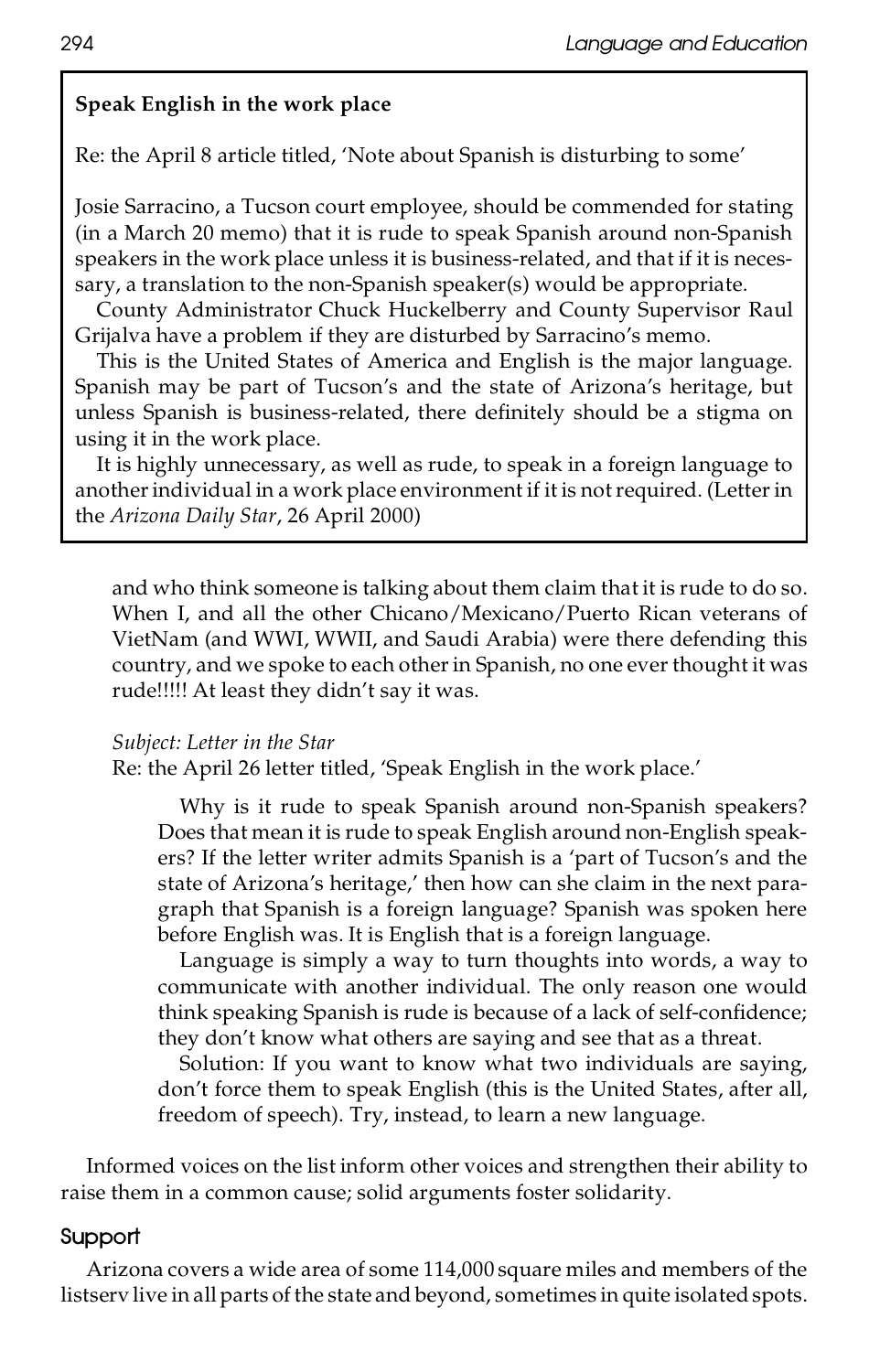E-mail provides a forum in which they can come together and draw strength from their affinity. This is a particularly welcome feature of the list:

It enables people, many of whom may be relatively isolated within their own districts or home areas, to obtain information and support from other like-minded people. It may make of what would otherwise be isolated actions and responses a 'movement' and a 'campaign' – if we're not just posturing for one another. Because the important thing is to be talking to people who don't agree with us or don't understand. The listserv can provide information and support for that.

I think it offers great support for those who are in the field fighting many of these issues, it is reassuring to know that your beliefs are truly valued in a professional forum and then when you work with other colleagues who don't always agree the list gives one not only the facts but, real personal support and a space where you find like minded individuals fighting the same struggles.

Just how necessary such personal support can be is evident from this extract from an abusive guest opinion editorial by Hector Ayala in the *Tucson Citizen*, a daily Arizonan newspaper:

Stephen Krashen is a professional researcher who has made his fortune on the backs of Hispanic students by professing that what he touts is the best way to teach them, all to the tune of hundreds of thousands of dollars a year. Meanwhile, the man has never stepped into a bilingual classroomexcept for experimental purposes; and still, his philosophies arewhat keep bilingual education in Arizona alive. Krashen and his ilk have created a generationof automatons. (Hector Ayala: *Tucson Citizen*, 28 October 1999)

Members of the listserv were quick to respond to this and the newspaper published numerous responses in defence not only of Stephen Krashen but of bilingual education and educators, recognising the truth of the old adage that an injury to one is an injury to all, as pointed out in a message from another leading researcher, Ken Goodman, himself no stranger to such personalised attacks:

# *Subject: Re: Letter to Citizen Editor*

### *From: Ken Goodman*

Bilingual educators should be aware thatthe attackon Steve Krashen is also anattackonthem. By attributing bilingual educationto a single authority- a guru- it makes it appear that bilingual educators are not themselves professional decision makers but ignorant dupes following an egghead guru. I know this ploy only too well because I've been the designated guru in the attack on whole language and reading education.

The list, then, plays an important role in providing support on both the personal and political levels, as eloquently recorded in the following posting: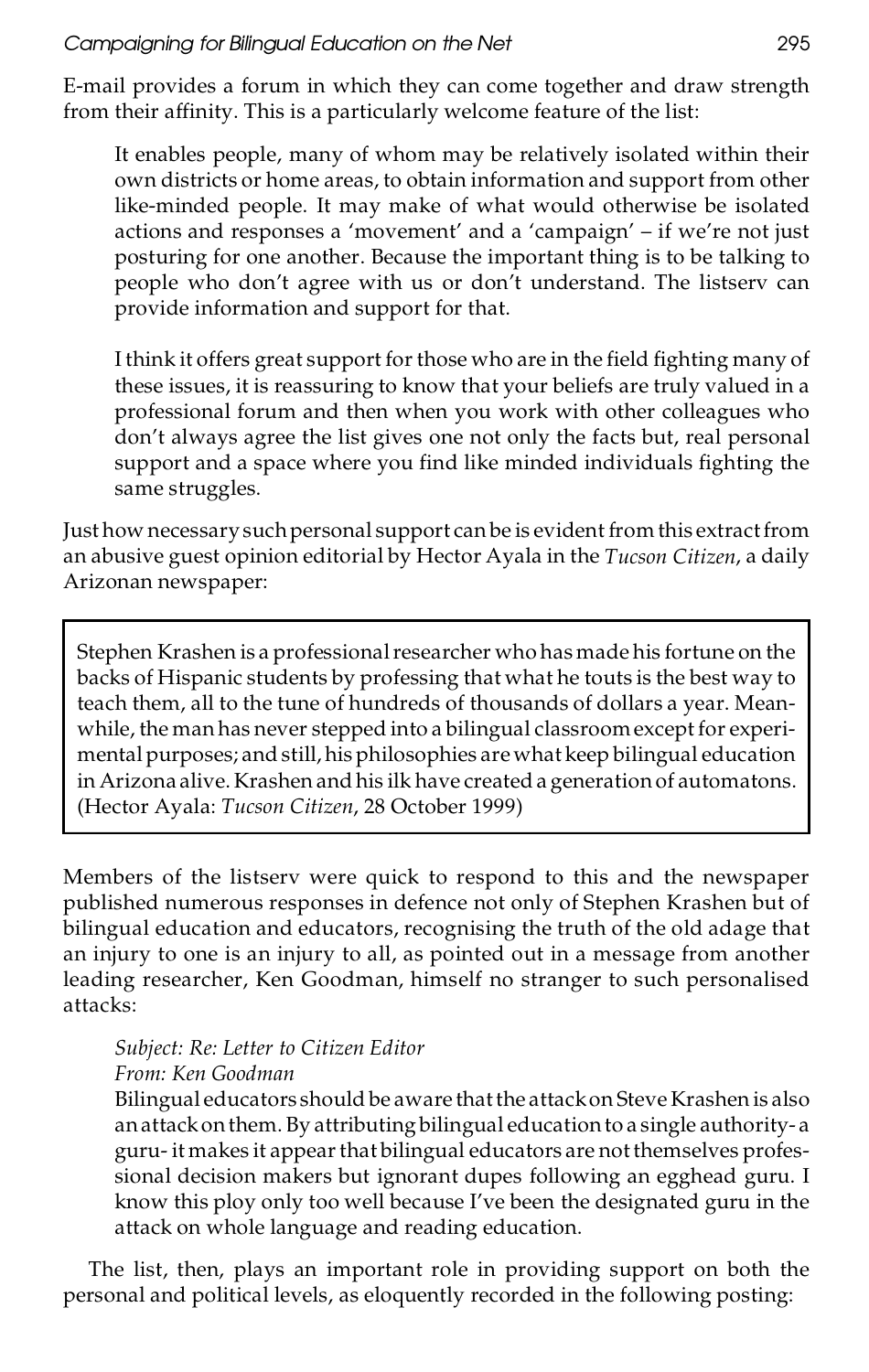. . . the list has brought a great number of people together who are fighting and making a stand for the rights of children. Therefore it has brought a new meaning to the word unity. Where unity abides there is a bond, and where there is a bond there are people coming together linking their hearts and minds as one to form a human chain. Which in return can not be broken. Where there is unity you find success and in return there is justice. Justice for our children.

### **Diversity**

It should come as no surprise that a listservdevoted to the defence of bilingual programmes and the maintenance of parental choice in educational provision would see diversity as a source of strength and solidarity rather than as a weak ness and source of division, as many opponents of bilingual education do.

I like the variety of voices on the list – researchers, practitioners, community people, people from different states, etc. I also like having a support group (sort of) – you can feel pretty isolated in the field of bilingual educationthesedays – the list gives opportunity to know thatyou arenot alone.

Interactivity, and diversity of opinions and issues.

Some would even cite biblical support for multilingualism! In her report on a public forum on bilingual education, one member of the list described a conversation she had with a supportive Presbyterian minister to whom she cited the gift of tongues to the Apostles at Pentecost (Acts 2: 1–17). He countered with the example of the Tower of Babel, but as she quickly pointed out, it was when the people could only speak one language that they got in trouble for their haughtiness and arrogance– the 'punishment' ofthe manyvoices wasactuallythe cure!

Of course, one of the less easy outcomes of diversity can be division, and it would be wrong to suggest that there are not also disagreements voiced within the list. Over the course of one day or two, for example, there were a few heated exchanges regarding the role of 'outsiders' in the campaign. It began with the posting of a message with advice on how to use the media in campaigns, which contained the following suggestion:

Thought all of you in Arizona and Colorado might want to have these suggestions sent this morning from Virginia for your TV and radio interviews. It was sent from Virginia. Teachers, students and parents from your community should be our spokespeople. Keep the 'experts' from other states out. They may be great support, but they make lousy press, and become easy targets. They also come across as canned, redundant and scripted. Keep up the good fight on all fronts.

As mentioned previously, the listserv has attracted the membership of a number of people at least in part because of the significant contributions made to it by 'outside' experts and support for their role came fast and firm:

*Subject: Re: Fwd: Local public radio appearance of anti-FCAT (Florida Comprehensive Assessment Test) teachers*

I don't know where this originated. But like most simplistic guidelines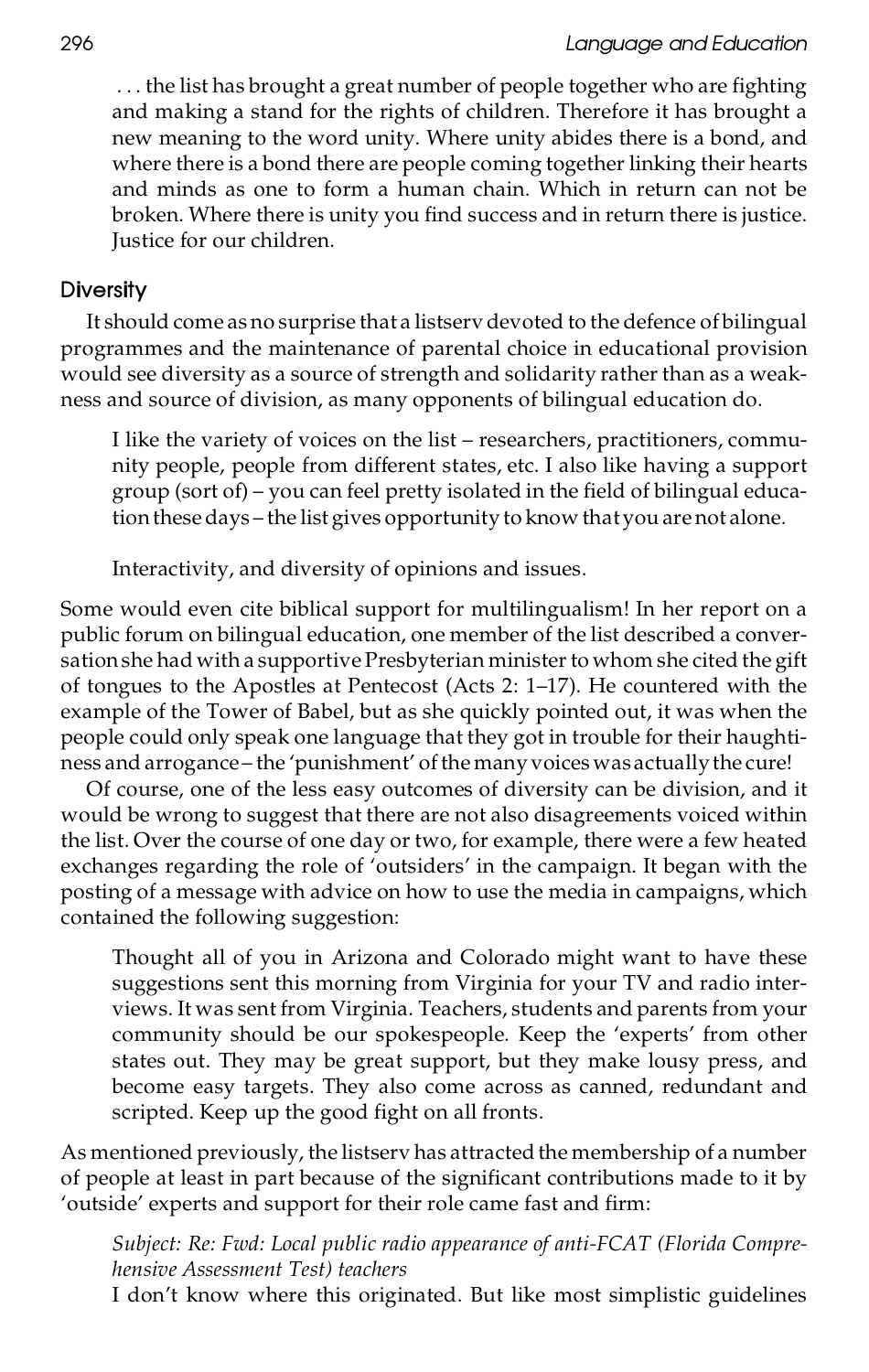about working with news media, it's poor advice. Some of our best press coverage in Arizona has been generated by visits from outside experts like Steve Krashen and Kenji Hakuta. They commanded lots of credibility and did not 'come across as canned, redundant and scripted.' Obviously, it's important to develop local spokespersons. Colleagues who are fighting anti-bilingual initiatives need to organise on a statewide basis and outside supporters should follow their leadership – e.g., regarding the kinds of messages most likely to be effective. But discouraging the participation of allies from other states makes no sense whatsoever. The assault on bilingual education is a national phenomenon, after all. The sooner everyone in the field recognises that, the stronger our response will be.

This position was supported and developed further by a contribution that opened the debate into the role of 'inside' experts:

You are certainly correct in your statement. There is also one factor that has been left out of this equation: the experts who live in Arizona. In my opinion too many local experts are remaining quiet during this battle. Is this a case of 'Ivorytoweritis' or is it 'Objectivititis'? Come on, we can't afford to have our biggest guns engulfed by the silence of indifference! This fight cannot be won by teaching classes, publishing or reading papers in conferences only. Academics have the responsibility to let the general public know how they stand on bilingual education. The cause of biculturalism and biliteracy in our state needs their participation today, more than ever, as a political being, not just as a scholar.

There were one or two more exchanges that were, it might be said, more personal than political, and the episode was brought to a close with this timely and well-judged intervention by one of the founders of the listserv:

### *Subject: Re: Local public radio appearance of anti-FCAT teachers* Dear Participants,

Please, allow me to discuss the 'outsiders'.

It has now been three years (March) that Tucson has been fighting the anti-bilingual forces. Wendy Goodman, under the leadership of Leonard Basurto, had the insight to invite national researchers to set the record straight on outcomes of bilingual education. Both, Dr. Stephen Krashen and Jim Crawford, as early as Spring of 1997, once again, came to our rescue. And they were VERY effective.

. . .

Had it not been for the foresight of 'outsiders', we would not be as far along, united, as we are today. When no insider could foresee what was about to come to AZ in 1997, two outsiders saw what was about to happen in our state. The leadership provided by Steve and Jim to our state has been exemplary. I only hope that when the time comes for other states, you are able to find support from those you most value in the field, like we have found in Arizona. Many are not aware of the amount of time these 2 men continue to devote to the media, organisations and events throughout the state weekly behind the scenes. Without the 'outsider' we would not have avoided the pitfalls of CA, or the success either. I am so very grateful, thanking God for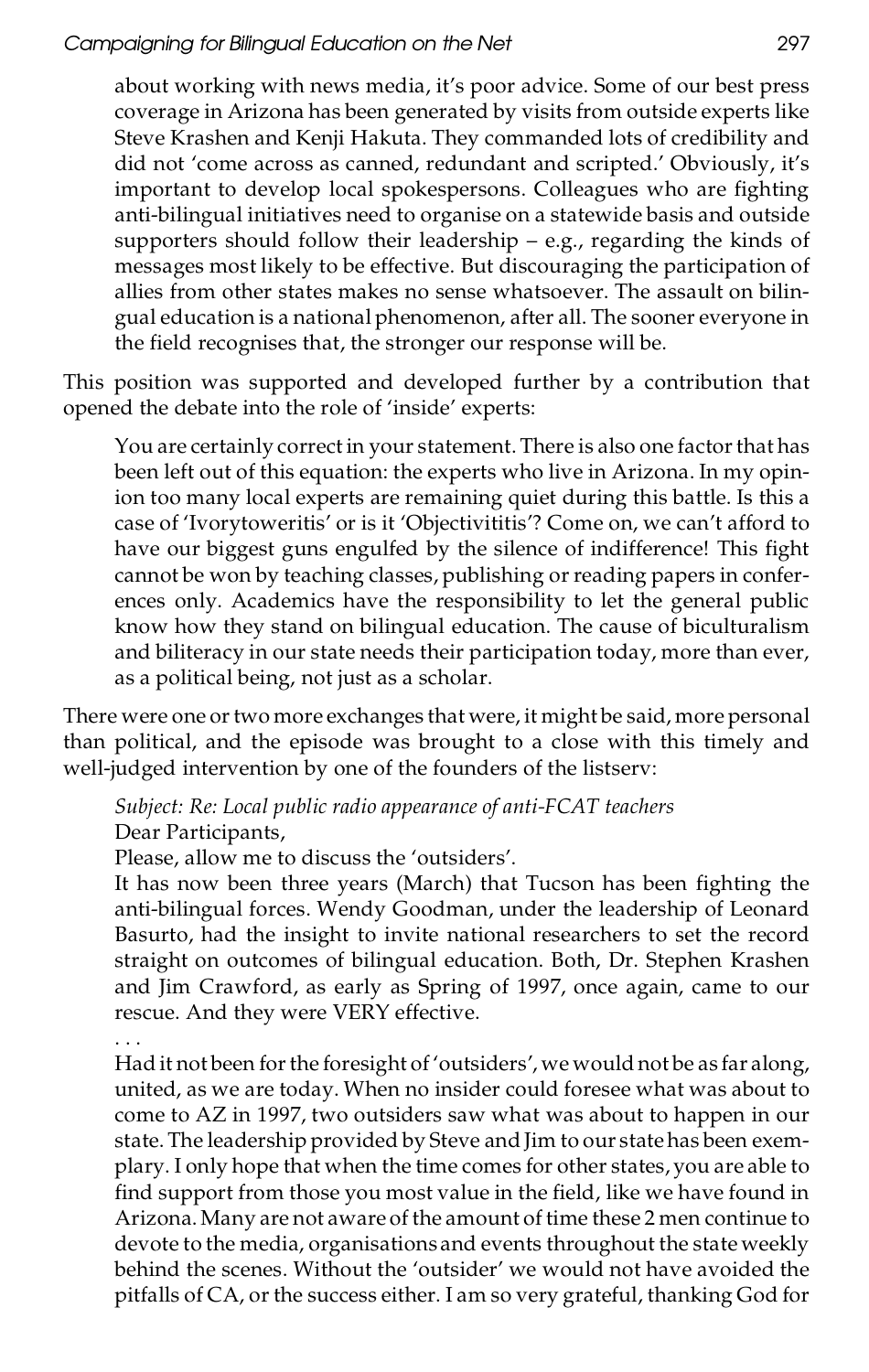his compassion, for every 'outsider'. I welcome all who can help us. \*\*\*, I don't know the intention of the words you posted, only you and God know your heart.As for'outsiders', including you, ALL have been asked to participate, help us with letters, thoughts and actions and even donations now, in a constructive effort, against those that would hurt our children. With all sincerity, let us once again focus on those that attempt to destroy what has been so painstakingly built.

This is a powerful illustration of what makes the listserv so successful; its members are able to exhibit their diversity and disagreements because they are confident of their commitment to a common cause. A network of voices raised in and for harmony. *E pluribus unum*, out of the many comes one – a very different notion than one voice, or tongue, being imposed on the many.

# Conclusion?

A conventional paper might be expected to list the various motivations that led the members of the listserv to join it, to categorise the types of activities it promotes, and analyse the exchanges that had kept participants returning. Critics might argue that without this sort of analysis of implications and recommendations for future action the paper lacks the intellectual rigour required of a scholarly journal. I accept this to a degree and will attempt some synthesis of the material here, which I have largely left uncommented upon in the body of the paper as it was my intention to allow the voices to speak for themselves. However, by its very nature this paper is inevitably more descriptive of an emerging phenomenon that will forge its own path than prescriptive about what direction the path – or paths – will take. That said, it is important to address three key areas that might be of use to existing or future listservs in this area.

### Who should join the listserv and why?

Listservs are likely to function best as 'closed shops' which people request to join and are admitted to on the basis of confidentiality. This is important as it creates a space in which people can express and develop their views in an environment of challenging but supportive solidarity.What the list under discussion demonstrated is that people will seek to join for a wide variety of reasons, from the utilitarian (a course requirement), the personal (they are bilingual or are attracted by the reputation of known contributors), the professional (they are employed in a field that has a particular connection with bilingual education such as teacher, administrator, journalist, researcher), or the political (they are involved in political campaigns involving bilingual education).

Recruitment to a listserv is, in many ways, similar to that of a real community in that it largely involves direct personal contact of some sort, e.g. through a recommendation of a current member to a prospective one, through a professor asking students to join it, or, as in my own case, someone almost incidentally discovering it, observing it a while and finding it a good place to be. There is an element of 'active' recruitment in this but much of it is chance – the beginning point for this one being the address book of one of the organisers, for example. Other listservs may wish to explore more direct and explicitly proactive ways of recruiting particular individuals or groups to their membership to ensure the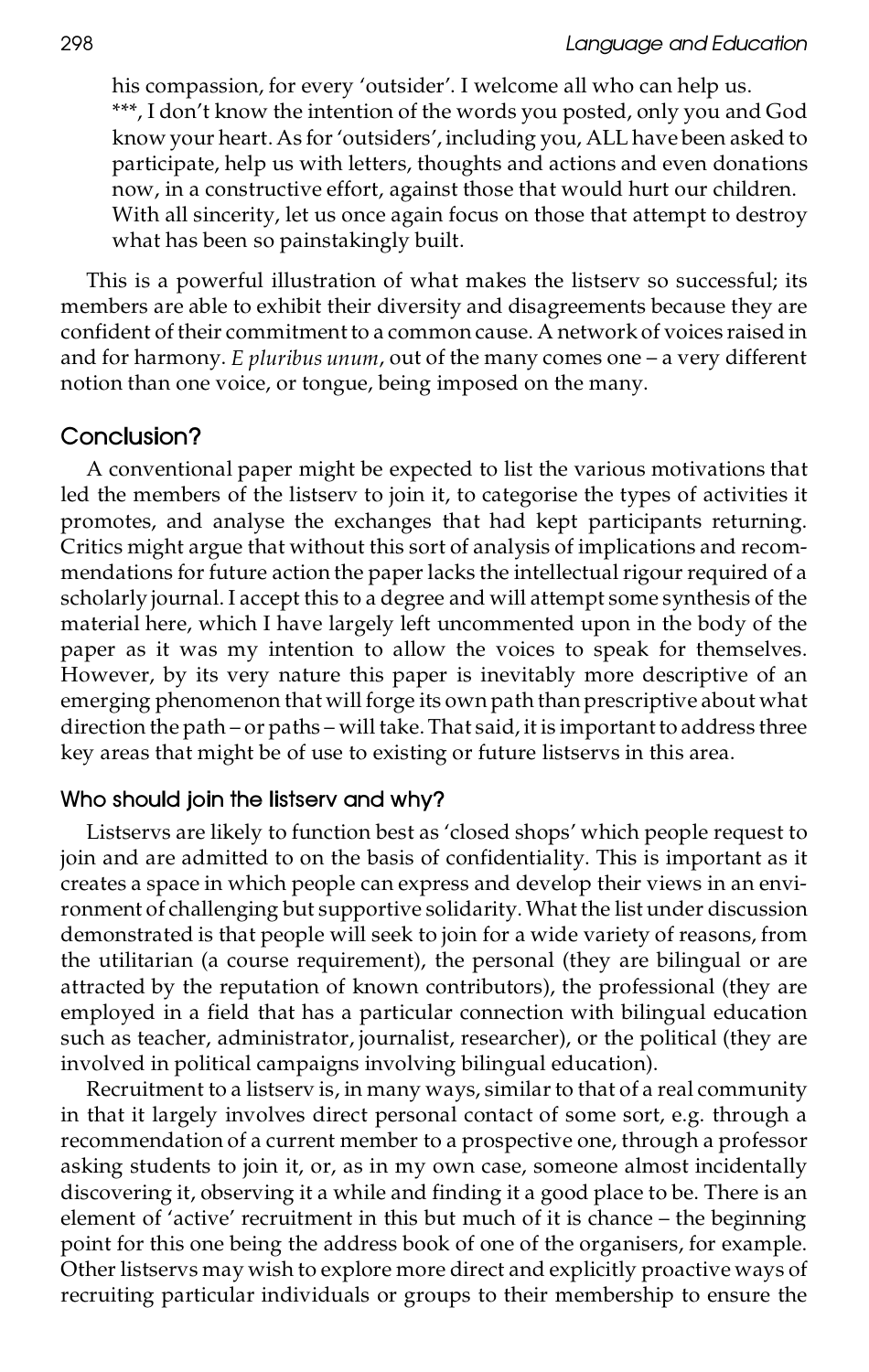breadth and depth required to sustain it by tapping into existing networks (professional and community based). The reasons for this are embedded in the second key area.

#### Retaining commitment to the list

The reasons for remaining on the listserv are naturally as diverse as those for joining it. When asked, people said they responded to aspects such as the immediacy of the feedback – the fact that they could log on, ask or respond to a contribution and get feedback in minutes; the access it gave them to recent research – contributors frequently providing hyperlinks or other pointers to documents that would be of direct relevance to their particular concerns; the support it gave them – participants were supported in situations where they were isolated physically or intellectually and drew strength and persistence from the contributions of peers. Diversity was also cited as a positive reason for remaining part of the list – in some ways a surprising if encouraging finding since one might assume it was a commonality of interest. However, recalling the quotation from Frey that opened this paper:

. . . groups must work hard to construct an identity that sustains members' passions; their survival depends on the success of these efforts.

It is perhaps less surprising that passions would be aroused by difference.

It is, of course, importantto be open to diversity and possible conflict; as Blake said, there can be no progress without contraries. Inevitably within the listserv there were tensions that surfaced over direction and strategies (e.g. the role of 'outsiders' presented above). The organisers, as in this case, will need to act as moderatorsand, if necessary, be prepared to intervene in a discussionthread and bring it to a close if it appears to be undermining the larger aims of the group. However, it is also important they recognise that the membership needs to be broad and diverse if it is to provide the richness of perspectives they can subscribe to and that will keep them opening their e-mails rather than simply sending in an 'unsubscribe' message.

One of the complicating aspects of a *virtual* as opposed to a *real* community stems from the fact that people can more easily participate through e-mail than physically. They do not have to attend meetings in distant locations at specific points in time; they can simply log on from the comfort of their home or office at a time that suits them and pay attention to only those items that directly interest them. This is at once a strength and a weakness. It can be argued that it is the 'discipline' of meetings, with their structured agenda, procedures and hierarchies of leadership that lends cohesion to a group. These features are absent from a listserv in which standing orders are substituted by 'netiquette'. Undoubtedly, the listserv had many intrinsic features that kept people returning, but it was also the external, real-world events it alerted people to and sought their direct engagement with that also connected the passion and the prose.

#### The listserv as a substitute for action?

I have deliberately focused on the positive aspects of the listserv but it would be wrong not to at least raise the question about the possible dangers of a virtual community.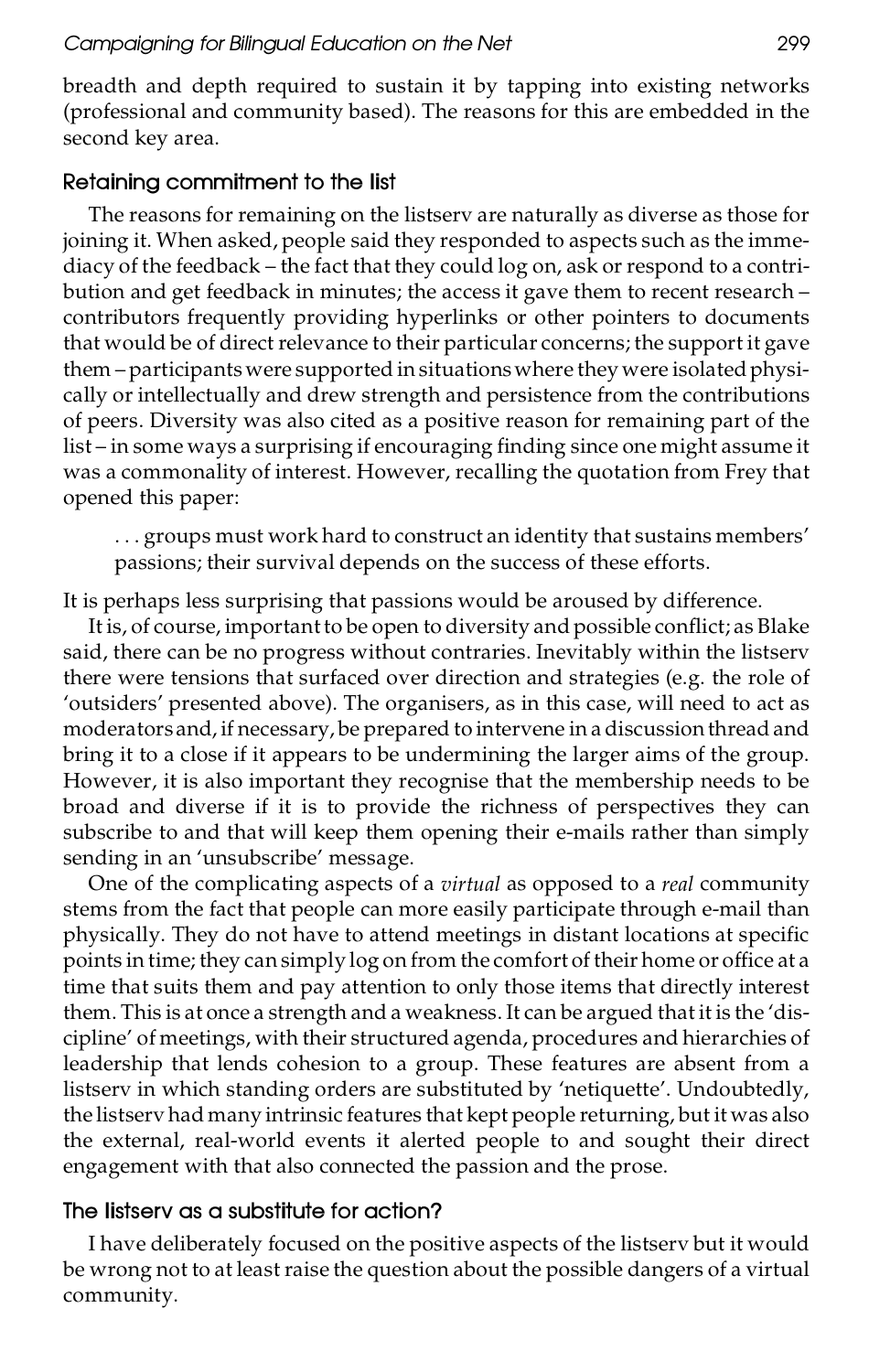There is a risk that the listserv acts as a substitute for action, functioning as a talking shop rather than an organising tool. Whilst the listserv did inform people of meetings and campaigns that were taking place across the state and sought to recruit their active involvement, it is possible that for many of the participants this was not an important part of their participation. Does this matter? In one sense, of course, it does, as there is little comfort in winning an argument in a chat-room if it is lost in the voting cubicle, and equally there is no point in advertising that there is a meeting taking place if nobody turns up. That said, this is not really something that the organisers of a listserv can do much about. Just as political parties contain activists and 'fellow travellers' so too a listserv will contain a wide selection of people who will engage at different levels with the campaigning side of the group's aims. There will be virtual activists and lurkers. So long as the listserv's aims are not only about a particular campaign with a specific goal (e.g. defeating a particular proposal) but also about winning or sustaining hearts and minds, there is perhaps less to fear from the amorphous nature of the virtual community. Perhaps it is also worthwhile recalling the definition of 'virtual', which the *Shorter Oxford Dictionary* lists as:

**1.** Possessed of certain physical virtues or capacities . . . capable of exerting influence by means of such qualities. **2.** Capable of producing a certain effect or result; effective, potent, powerful.

What is important is that listserv organisers recognise the diversity of interests and promote both the *influence* and *effects.* A listserv is not a democracy; no votes are taken and no policies are determined by discussion. There may even be times when intervention is necessary to ensure that it remains focused on primary goals, as in the episode cited earlier relating to the disagreement on the role of outside experts. What the listserv crucially and uniquely offers is an alternative way of organising and analternative way of campaigning andinforming thatmayrun the risk of supplanting direct action but counterbalances this by providing access and links that are not as readily available through other real-time media.

Academic papers generally seek to reach a conclusion by discussing the reasons for the success or failure of the method presented and its replicability. Given that the campaign to defeat Proposition 203 in Arizona was unsuccessful (and by roughly the same depressing margin of 2:1 as happened with Proposition 227 in California), then it might be argued that it was a failure. However, this would not be an appropriate conclusion as the campaign to educate people about bilingual education and to support those involved in defending it does not end with the passing of the proposition. The electoral failure in Arizona does not mean that the fight to defend bilingual education in the state is at an end and it will also inform the battles to come in New York and Colorado and anywhere else where Unz and others seek to outlaw it.

In that spirit, I would like to close this paper with a message from one of the members of the listserv, Ken Goodman. The day before the ballot result was declared, Ken Goodman posted an uplifting, effective, potent and powerful message, which in many ways is as perfect a summary of the aims of this paper as it is of what the campaign for bilingual education was – and will continue – to be about: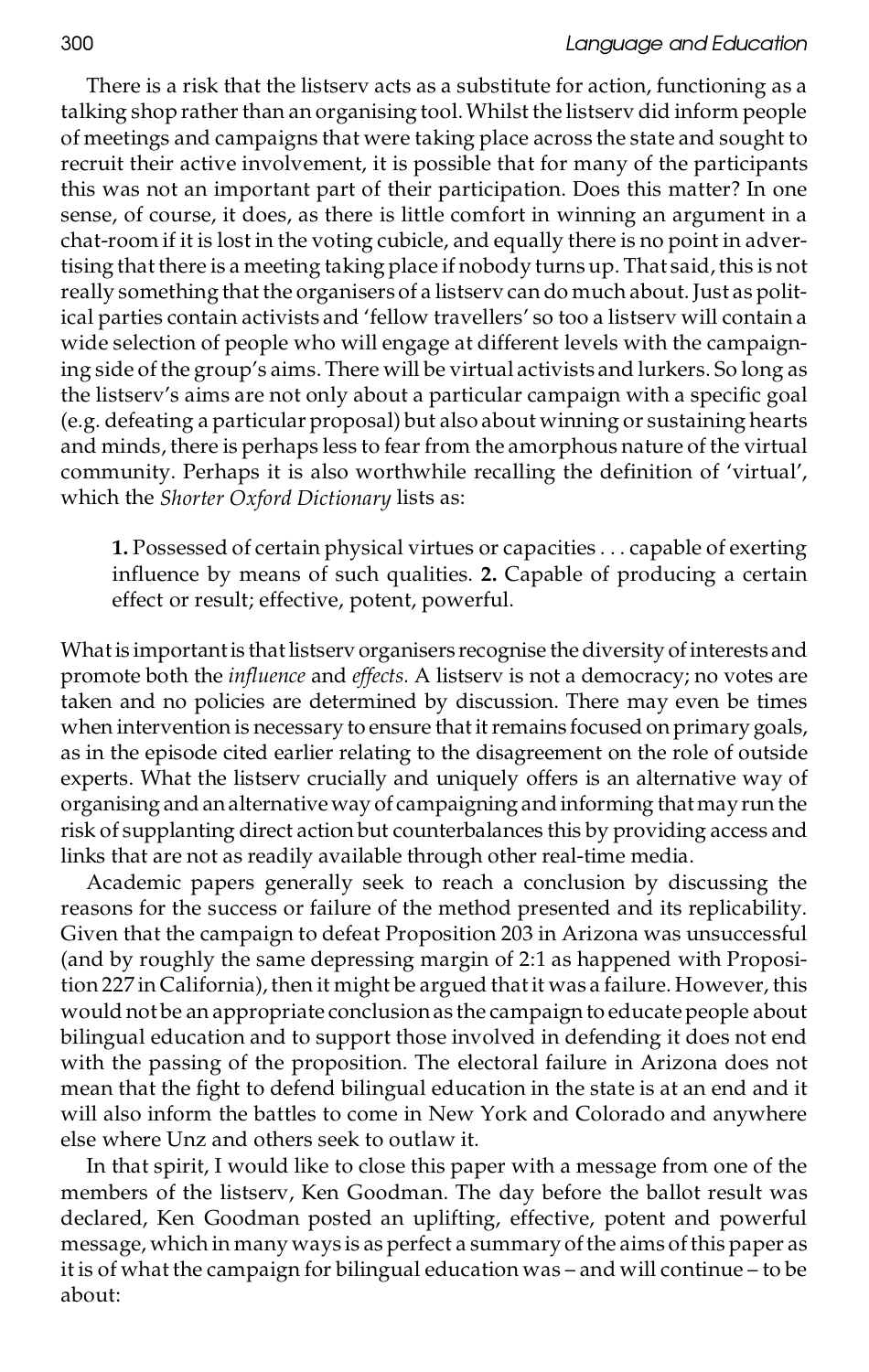### *Subject: Whatever happens From: Ken Goodman,*

Whether 203 passes or is defeated, we're all still winners. We have seen our power when we areunited.In a real senseUnz, his money, and his handful of cohorts have accomplished something they hadn't intended. They have brought together a powerful coalition of teachers, educators, Hispanics, native Americans, bilingual educators, civil libertarians, and concerned citizens. Now its up to us to maintain this coalition and to begin the task of undoing the damage of 203 if it passes.And, if itfails, continuing to fight the battle to defend and improve the education of all of Arizona's students, to extend freedom to teach of our professionals, and to protect the choices of parents.

We've come to understand that proposition 203 was part of a broad elitist, racist attack on public education, on professionalism of teachers, on the rights of minorities, on equal educational opportunity. We need to continue the fight in the courts, in our own initiatives to be offered next time around, in our classrooms, and in educating the public. We need to keep up the pressures on politicians, on school boards, on the press. They've seen our strength too and they know what we can accomplish.

In addition to undoing any damage done by 203 we need to broaden our agenda.

To expand and strengthen our coalition.

To oppose AIMS and other threats to a supportive rich curriculum.

To oppose other attempts to drive students out of school and deny them diplomas and rich supportive curriculum.

To elect school board members, legislators, and a state superintendent who will support bilingual education and the rights of teachers to teach and students to learn.

If we lose this round, with the strength we've built we can ultimately prevail. If we win this round let's not stop here. And congratulations to the heroes of this wonderful campaign. Let's draw courage from the rallies, the marches, the door to door campaigning and the enlightenment we've brought to a wide body of citizens.

Ken Goodman

#### Correspondence

Any correspondence should be directed to Dr Frank Monaghan, (frankmonaghan@open.ac.uk).

#### References

Crawford, J. (1999) The campaign against proposition 227: A post mortem. *Bilingual Research Journal* 21 (Winter), 1–12.

Cummins, J. (2000) *Language, Power and Pedagogy: Bilingual Children in the Crossfire*. Clevedon: Multilingual Matters.

Dicker, S.J.(1996)*LanguagesinAmerica:A Pluralist View*. Clevedon: Multilingual Matters.

Elias, F.G., Johnson, M.E. and Fortman, J.B. (1989) Task-focused self-disclosure. *Small Group Behaviour* 20 (1), 87–96. Cited in Matthews (2000).

Frey (1988) Cited in Matthews (2000).